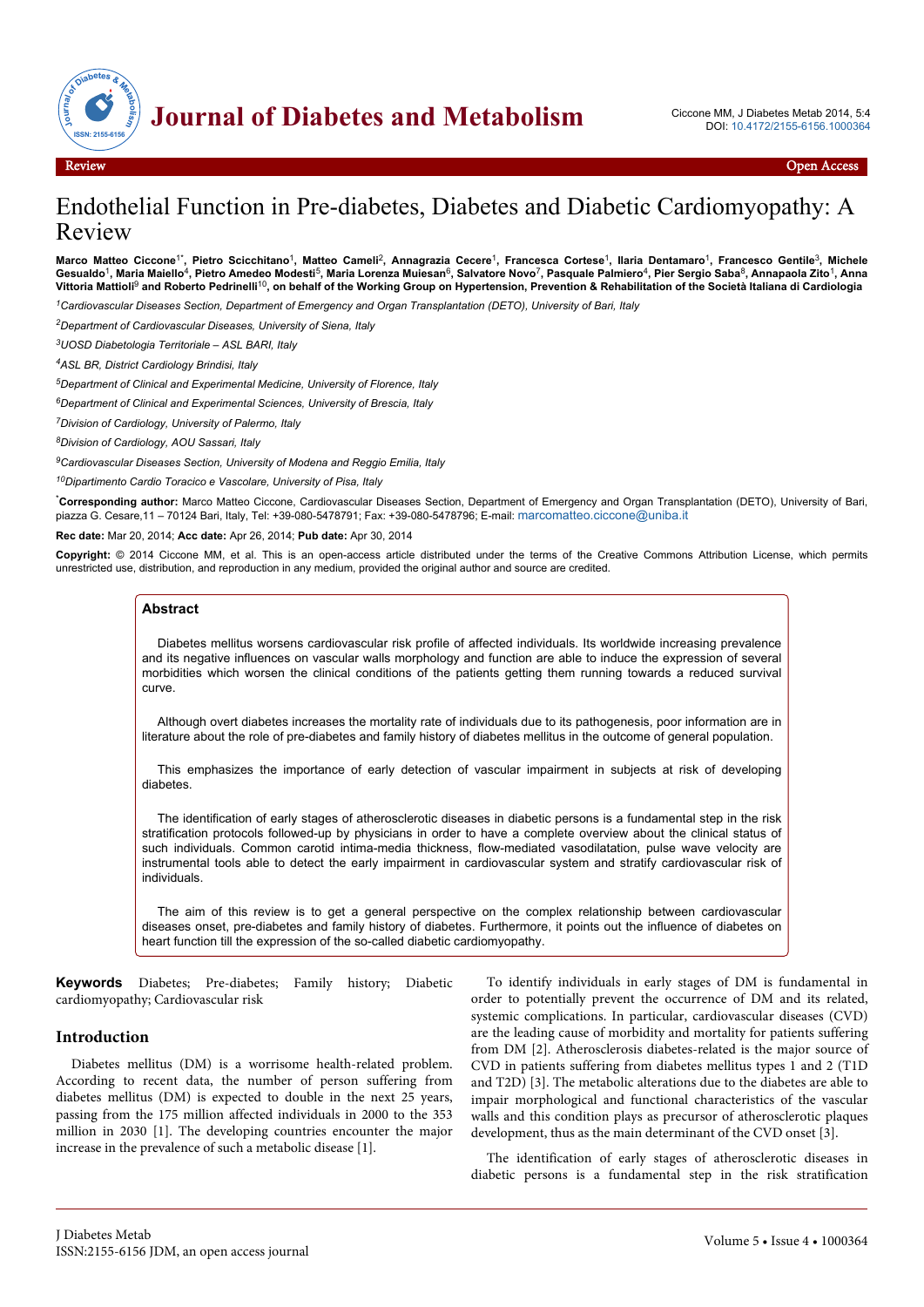#### Page 2 of 10

protocols followed-up by physicians in order to have a complete overview about the clinical status of such individuals.

The aim of this review is to get a general perspective on the complex relationship between cardiovascular diseases onset, pre-diabetes and family history of diabetes, trying to point out the consequences of such conditions on cardiovascular system and the influence of them on the generation of the so-called diabetic cardiomyopathy.

# **Pre-Diabetes and Early Impairment in Cardiovascular System**

According to the American Diabetes Association (ADA) the term pre-diabetes is defined as a metabolic clinical condition able to predispose affected individual to a future development of diabetes [4]. Pre-diabetes involves the following two conditions: impaired fasting glucose (IFG) and/or impaired glucose tolerance (IGT). According to biochemical and laboratory parameters and in agreement with ADA guidelines' definitions [4], IFG is defined as a fasting plasma glucose levels ranging from 100 mg/dL (5.6 mmol/L) to 125 mg/dL (6.9 mmol/L); IGT as a condition characterized by 2-h values of plasma glucose in the oral glucose tolerance test (OGTT) ranging from 140 mg/dL (7.8 mmol/L) to 199 mg/dL (11.0 mmol/L). Furthermore, a glycated hemoglobin (HbA1C) plasma levels ranging from 5.7% to 6.4% is further consider as pre-diabetic condition [4].

According to NHANES (National Health and Nutrition Examination Survey) data [5], the overall IGT prevalence in the United States (U.S.) population over 20 years of age is 13.8%. The prevalence progressively rises with the increase of age. Furthermore, the estimated U.S. prevalence of IFG in adults over 20 years of age was approximately 6.9% [6].

Several evidences indicate that pre-diabetes conditions may be associated to increased cardiovascular risk profile of individuals [7-10] (Figure 1).



Figure 1: The role of pre-diabetes and family history of diabetes in increasing cardiovascular risk profile of individuals. baPWV: Brachial-Ankle Pulse Wave Velocity; c-IMT: Common Carotid Intima-Media Thickness; FMD: Brachial Artery Flow Mediated Vasodilation; ET-1: Endotelin-1; HbA1C: Glycated Hemoglobin; MAPK: Mitogen-Activated Protein Kinase; NO: Nitric Oxide; OGTT: Oral Glucose Tolerance Test

Shah et al. [7] recently demonstrated that obese young patients suffering from pre-diabetes were more prone to show increased common carotid intima-media thickness (a well-known early marker of atherosclerosis) than obese youth with normal glycemic control. Apart from the morphological alterations in systemic vascular beds, pre-diabetes is effectively able to worsen the performance of coronary vessels which increases the overall cardiovascular risk of individuals. Erdogan et al. [9] evaluated the coronary flow reserve (CFR) in prediabetic, diabetic and normal glycemic patients. The pre-diabetic condition was able to impair the endothelial function of coronary vessels (percentages of pre-diabetic patients with CFR <2%: 17% vs percentages of normal subjects with CFR <2%: 5%, p<0.05) [9]. Such results were maintained even after adjusting for confounding factors, revealing diabetes as a real predictor of CFR impairment (β=−0.57, p<0.01). A meta-analysis from Levitan et al. [10] pointed out that effectively pre-diabetic condition is able to increase the cardiovascular risk profile of individuals. When considering non-diabetic hyperglycemic patients, those showing the highest fasting blood glucose concentrations had a relative risk equal to 1.27 [95% confidential interval (CI), 1.09-1.48] to develop cardiovascular diseases [10]. Multivariable regression analysis continued to confirm the results as it pointed out a relative risk equal to 1.19 (95% CI, 1.07-1.32) to develop cardiovascular events [10].

Therefore, IFG and IGT should be considered risk factors for the development of diabetes and conditions associated with the development of macrovascular and microvascular disease (Figure 1).

The pathogenesis of the vascular impairment in pre-diabetic conditions is particularly intriguing. It is known that two metabolic defects occur in most patients suffering from T2D: insulin resistance and/or insulin secretion deficiency. The consequence of the impaired insulin secretion from pancreatic beta cells can be due to a loss of beta cells or impairment in the beta cell function.

All these conditions leading to diabetes may occur at a lesser extent in course of pre-diabetes [11]. Most of people suffering from prediabetes often reveal insulin-resistance [11]. Such situations negatively influence systemic healthy conditions of individuals above all due to the hyperglycemic state induced by impaired pancreatic beta-cells function or by the peripheral cell resistance to insulin. Incretins' alterations are also involved in the pathogenesis of pre-diabetes and type 2 diabetes. Incretins are hormones produces by enteroendocrine L cells of the small and large intestine [12]. The two major representative hormones of such a family are glucose-dependent insulinotropic polypeptide (GIP) and glucagon-like peptide-1 (GLP-1) and they are able to exert an important role on beta-/alpha-cells of pancreatic islet and on several structures and cells widespread in the organism [12]. Their main action is to potentiate post-prandial augmentation of insulin secretion from pancreatic cells. In particular, they seem to mediate about 50–70% of the overall insulin response after a mixed meal or glucose ingestion in healthy subjects [12]. Therefore, alterations involving the synthesis, the secretion process, the interactions of these hormones with their receptors and the transduction of the signal mediated by the coupling between incretins and their receptors are all conditions related to the development of pre-diabetes and later of frank T2D onset [13,14]. Unfortunately, incretins' impairments are able to exert negative roles on heart and vessels: the relative insulin-resistance induced by incretins' reduced production/action impairs the energy availability of the myocardium, condition that can worsen heart function [15]. Furthermore, the transduction of the signal through their receptors makes the incretins to enhance the mitogen-activated protein kinase (MAPK) pathways: the relative biochemical pathways are able to activate functions which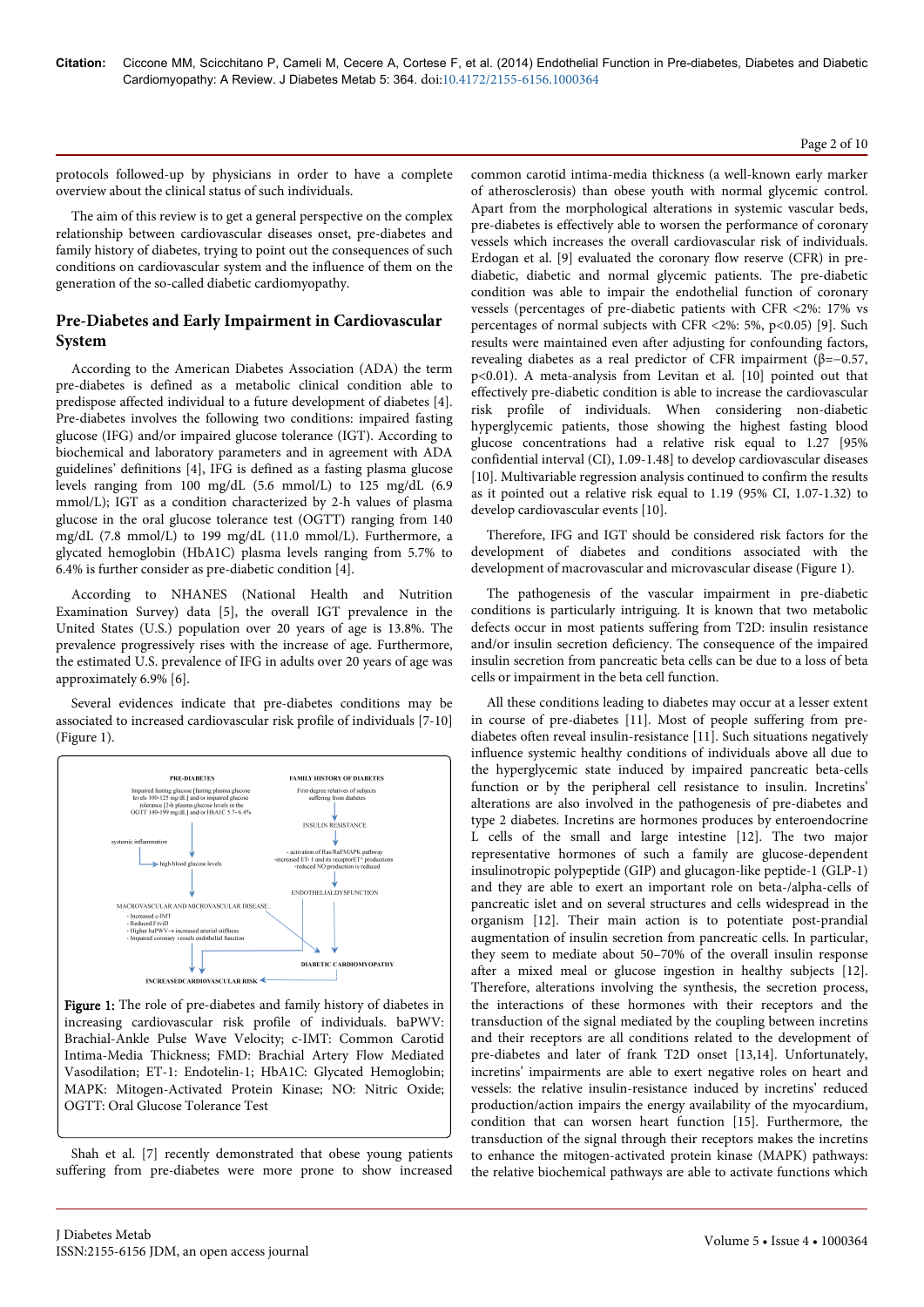promote improvements in cardiac function and protection towards ischemia [15]. Finally, incretins mediate the nitric oxide/cyclic guanosine monophosphate (cGMP)-dependent pathway in the vascular endothelial cells: this is fundamental in order to explain the endothelial dysfunction related to incretins' impairments in their action and the vascular walls morphological and functional damages often observed in case of pre-diabetes [15].

Hyperglycemia appears to directly impair endothelial cells function and morphological structure [16,17]. The molecular mechanisms are not fully understood although several hypotheses tried to explain this relationship. Several mechanisms are involved and have a common denominator: oxidative stress and reactive oxygen species' creation. Hyperglycemia, in fact, is able to activate protein kinase C which is able to enhance nicotinamide adenine dinucleotide phosphate (NADP) oxidase action, thus promoting the genesis of reactive oxygen species (ROS) and, consequentially, oxidative stress [18,19]. The same happens after the production of the advanced glycation end (AGE) products which are compound able to increase NADP oxidase activity and ROS generation and to augment tissue factor release, i.e. a molecule able to enhance coagulation processes. Moreover hyperglycemia is able to increase the flux through the hexosamine pathway and to induce the polyol pathway, all conditions related to a further ROS generation and finally to induce over-expression of growth factors and inflammatory cytokines [16,17].

Furthermore, beyond oxidative stress, hyperglycemia is able to impair and uncouple endothelial nitric oxide (eNOS) activity [16]. Such an impairment is dangerous because predisposes to endothelial dysfunction, which is a well know early marker of atherosclerosis and increased cardiovascular risk [20,21].

Despite such evidences, the interaction between hyperglycemia, pre-diabetes and vascular impairment is more complex. Literature studies disagreed with the theory of hyperglycemia as directly able to induce vascular lesions [22,23]. The theory proposed in the last years sustained the reciprocal interaction between inflammation and high blood glucose concentrations as the basic synergism able to increase the damages and to promote atherosclerosis. Azcutia et al. [22] demonstrated that it is necessary a pro-inflammatory vascular condition in order to potentiate the expression of adhesion vascular molecules and other inflammation-related compounds able to enhance the atherosclerotic process. The authors, in fact, demonstrated that pre-diabetic condition was not able to induce the expression of intercellular adhesion molecule-1 (ICAM-1) and vascular cell adhesion molecule-1 (VCAM-1) [22]. Furthermore, high glucose levels were able to enhance the in vitro expression of extracellular signal-regulated kinase 1/2 (ERK 1/2) and nuclear transcription factorkB (NF-kB) (i.e., well-know activator of adhesion molecules) only when interleukin 1β (IL-1β) was present [22]. These results confirmed those coming from Rasmussen et al. [23] demonstrating no increasing in adhesion molecules VCAM-1 and E-selectin expression on activated endothelial cells in patients suffering from diabetes and pre-diabetes. Nevertheless, Lucas et al. [24] recently demonstrated the higher concentrations of serum cytokines [IL-5, IL-6, IL-7, tumor necrosis factor-α (TNF-α), and granulocyte-monocyte colony-stimulating factor (GM-CSF)] in pre-diabetic patients as compared to matched controls. The combination of systemic inflammatory condition and high blood glucose levels is the mixture for the atherosclerosis development: apart from the increase in adhesion molecules concentrations, pre-diabetes and inflammatory condition are associates to plasma asymmetrical dimethyl-l-arginine (ADMA) thus

to the development of early endothelial dysfunction in such individuals [25-27].

It is supposed a role of hyperglycemia and pre-diabetic condition in enhancing deposition of extracellular matrix (ECM) proteins: the consequence is a progressive thickening of the internal and external elastic membrane of the vascular walls and an increasing in vessels' stiffness [16]. Pericyte loss, capillary microaneurysms and vascular proliferation are further vascular alteration observed in pre-diabetic individuals [16,17].

Brownlee [28] optimally unify such theories in its work where all the aspects of vascular impairment due to altered glycemic control are expressed. All these changes in vascular wall represent the beginning of a complex condition named microangiopathy. Therefore, prediabetes is strictly related to microangiopathy although, at the best of our knowledge, physicians have no laboratory indicators able to detect this early alteration before their clinical expression.

Microalbuminuria may be considered among indicators: the prevalence of microalbuminuria is approximately 2-fold higher in subjects suffering from pre-diabetes than controls [29]. The chronic and subclinical inflammation due to the hyperinsulinemia and/or insulin resistance which characterizes pre-diabetes, accounts for the use of circulating levels of proinflammatory molecules such as Creactive protein (CRP) as potential marker of subclinical expression of pre-diabetes and its microangiopathic lesions [30-32]. Finally, the number of endothelial progenitor cells (EPC), well-established marker of early impairment in vascular function, increase in patients suffering from pre-diabetes [33].

Nevertheless, the consistence of such relationships is really poor and not standardized. Thus, instrumental evaluations should be performed [20]. The aim is to point out the early stages of morphological and functional alterations of vascular wall which are the background of more severe microangiopathic lesions [34,35].

Altered fasting glycemia contributes to impaired vascular function in non-obese subjects [35]. In particular, Liu et al. [36] recently considered 61 patients (mean age:  $49.8 \pm 4.8$  years) suffering from IGT. The enrolled patients underwent endothelial function evaluation. They were assessed for endothelium-dependent (by means of reactive hyperemia after cuff desufflation) and -independent (by means of 0.4 mg sublingual nitroglycerin administration) vasodilation of the brachial artery. Although the study was limited by the small sample size, the authors pointed out a significant reduction in endotheliumdependent vasodilation properties of brachial artery of pre-diabetic patients as compared to controls. No differences of endotheliumindependent vasodilation were found [36]. Su et al. [37] considered 133 individuals suffering from IGT and IFG and they confirmed that flow-mediated vasodilatation (FMD) of the brachial artery was impaired in pre-diabetic patients.

Another early indicator of atherosclerosis is carotid intima-media thickness (c-IMT) [38,39]. Hulya et al. [40] found higher c-IMT in pre-diabetic patients as compared to controls. Shah et al. [7] considered 102 young obese suffering from pre-diabetes. Pre-diabetic patients showed increased c-IMT as compared to controls  $(p<0.05)$ , even after adjusting for confounding factors. Same results came from Faeh et al.'s [41] study. They observed significant differences between IGF/IGT and controls in terms of c-IMT (0.71  $\pm$  0.01 mm vs 0.76  $\pm$ 0.02 mm; z for trend: p<0.001), even after adjusting for age and sex.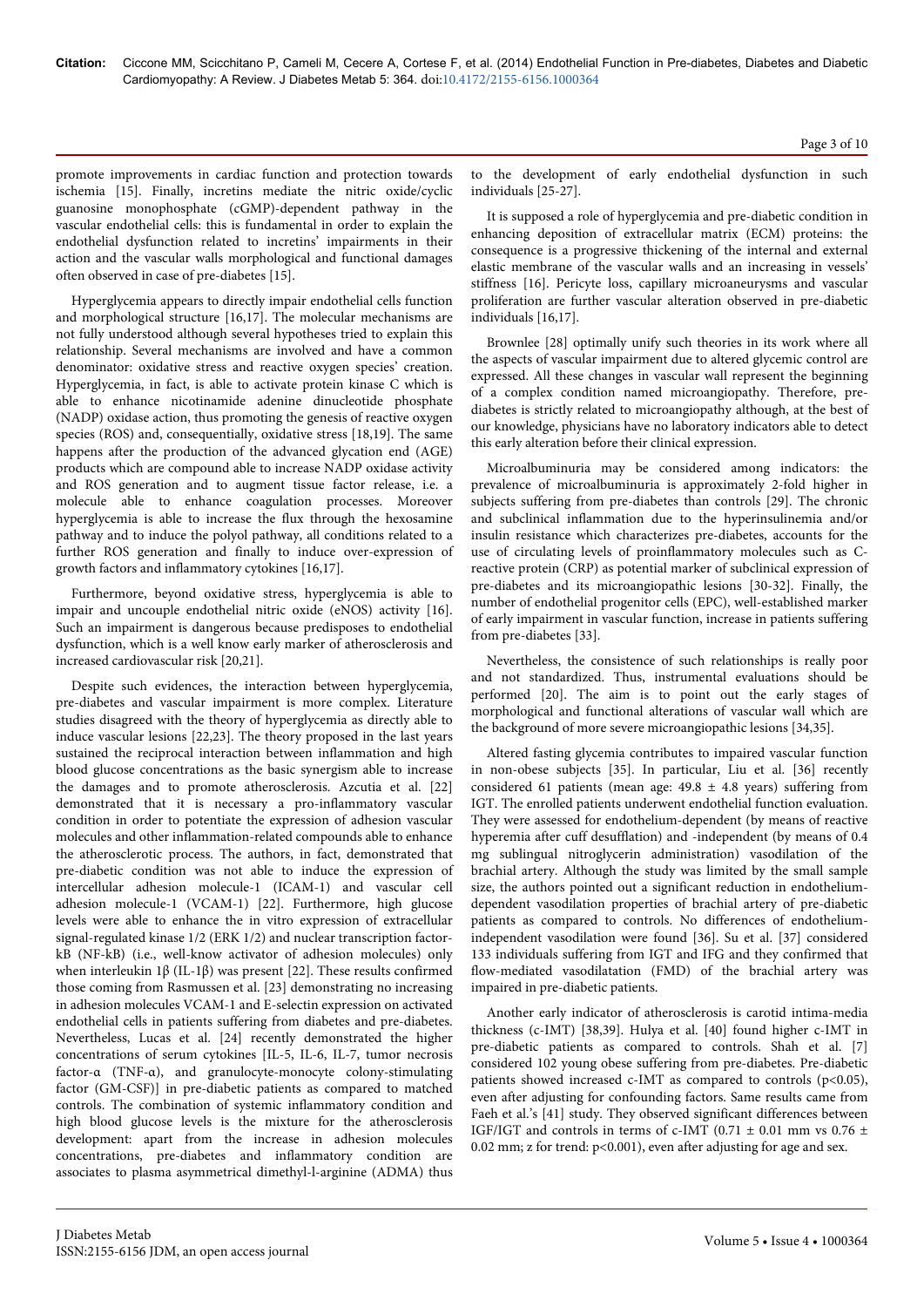# Page 4 of 10

Pre-diabetes could impair arterial compliance due to the thickening process and loss of elasticity of the arterial walls. Measurement of arterial stiffness is considered a useful surrogate marker for early-stage atherosclerosis detection [20]. Shen et al. [20] showed that brachialankle pulse wave velocity (baPWV), an early marker of atherosclerosis, was significantly higher in subjects with HbA1C between 5.7%-6.4% and IFG as compared to subjects with normoglycaemia [42]. These results presented additional evidence to support the hypothesis that early development of adverse vascular changes already existed prior to the development of overt diabetes, suggesting that the strict glycemic control in pre-diabetic subjects might achieve a positive long-term protection against atherosclerosis. Shin et al. [43] found that highnormal glucose group had higher mean baPWV than those of the lownormal glucose group (1328 ± 167 cm/s vs 1303 ± 196 cm/s, P<0.05); the same was for the IFG group mean baPWV as compared to controls  $(1469 \pm 220 \text{ cm/s vs } 1303 \pm 196 \text{ cm/s}, P<0.05)$ . Multivariate regression models confirmed these results [43].

Despite such claims, controversies still persist on whether fasting glucose is able to directly impair endothelial function or not. In particular, concerns are about the different impact of glycemic control on micro and microangiopathy that feed the controversies about the influence of glucose on endothelium. Experimental models from Cherian et al. [44] involving diabetic rat outlined that a tight glycemic control was able to reduce the basement membrane thickening in retinal and glomerular capillaries and fibronectin over-expression at the same level. This meant that tight glycemic control might positively influence microangiopathy development. Such conclusions are in contrast with those coming from Shurter et al. [45] who observed a progressive worsening of diabetic retinopathy in case–control study involving type 2 diabetes. In particular, the authors observed that a tight glycemic control improve the progression of retinopathy from baseline (+0.7+0.25 units, p=0.015), while the standard glycemic control group did not showed any significant change in the progression of their eye disease as compared to baseline (0.03 + 0.14 units,  $p = NS$ ) [45]. Chilelli et al. [46] proposed a "glycoxidationcentric" theory: rather than glycemic control, AGEs control is the best way to reduce the burden of microangiopathy in diabetic patients. A United Kingdom Prospective Diabetes Studies (UKPDS) subevaluation [47] pointed out that a tight glycemic control was able to induce a 37% decrease in microvascular complications' occurrence (33% to 41%, P<0.0001). Similar results came from the analysis of T1D patients [48]: a sub-study analysis from the Diabetes Control and Complications Trial (DCCT) and Epidemiology of Diabetes Interventions and Complications (EDIC) revealed that intensive glycemic control was associated to a statistically significant (P<0.001) slower rate of reduction in the glomerular filtration rate (GFR) and a statistically significant (P<0.001) increase in the mean estimated GFR of 2.5 ml per minute per 1.73 m2 as compared to normal intensive glycemic control [48]. Nevertheless, further studies are needed in order to better evaluate the role of tight glycemic on diabetic microangiopathy.

The literature results remain unclear even when considering the macrovascular expression of diabetes-induced alterations. Referring to UKPDS sub-research [47], the authors observed a 21% for deaths related to diabetes (15% to 27%, P<0.0001) and a 14% reduction in myocardial infarction (8% to 21%, P<0.0001) in intensive control group. A recent meta-analysis [49] elegantly tried to overcome the issue of tight glycemic control in macrovascular alterations induced by diabetes. The data from the major international clinical trial about such a matter [i.e. Action to Control Cardiovascular Risk in Diabetes

(ACCORD), Action in Diabetes and Vascular Disease: Preterax and Diamicron Modified Release Controlled Evaluation (ADVANCE), UKPDS and Veterans Affairs Diabetes Trial (VADT)] had been analyzed by the authors. The analysis revealed that intensive control was able to reduce the incidence of the overall major cardiovascular events (cardiovascular death or non-fatal stroke or non-fatal myocardial infarction) by 9% (HR: 0.91, 95% CI: 0.84–0.99). Although such statistical significance was maintained for non-fatal/fatal myocardial infarction (hazard ratio (HR): 0.85, 95% CI: 0.76–0.94), when there were analyzed the risk reduction of non-fatal/fatal stroke and the hospitalization for heart failure, the intensive fasting glucose control was not able to exert a positive role and lose the previous significance (HR: 0.96, 95% CI: 0.83–1.10 and HR: 1.00, 95% CI: 0.86– 1.16, respectively) [49]. The authors supposed that such differences in the results were led by the presence of previous history of macrovascular disease at randomization: those with prior macrovascular diseases were less responsive to intensive glycemic control as compared to those with no prior macrovascular diseases. Nevertheless, more evidences are needed in order to confirm or not such data.

# **Vascular Walls Modifications in Subjects with Family History of Diabetes**

The pre-diabetic condition is related to increased cardiovascular risk profile of affected individuals [50], as demonstrated by several studies which revealed the impairment in early markers of atherosclerosis due to pre-diabetes [51,52]. Insulin resistance is one of the main features characterizing T2D and some studies pointed out that it sometimes is a heritable trait [53]. Newmann et al. [54] demonstrated that T2D is strongly genetically determined. This information outlines a peculiar aspect of the complex clinical picture of diabetes and its role on individuals' prognosis: the role of family history of diabetes in the overall incidence of cardiovascular events. Such an aspect is often misunderstood in the clinical assessment of apparently healthy patients.

First-degree relatives of subjects suffering from T2D show the metabolic features of insulin resistance before they develop overt diabetes [55]. Straczkowski et al. [56] demonstrated that insulin resistance is present even in young lean subjects at high risk to develop T2D. They compared 17 lean subjects with family history of T2D (first degree-relatives affected) to 17 matched controls showing no family history for T2D. Results outlined that the former were more hyperinsulinemic and insulin-resistant than controls (p<0.05 and p<0.005, respectively). They supposed that insulin resistance might account for primary abnormality in the pathogenesis of diabetes in predisposed subjects [56] (Figure 1).

Furthermore, the increase in insulin blood concentration can induce by itself an overall increase in the vascular impairment. The presence of insulin resistance and insulin itself are able to directly impair the function of endothelial cells as outlined in previous studies [57,58]. It is known that the interaction between insulin and its endothelial cells' receptor is able to activate several biochemical pathways: 1) insulin receptor substrate-1 (IRS-1)/phosphatidylinositol 3-kinase (PI3K), related phosphorylation of Akt and activation of eNOS, thus progressive increase in nitric oxide (NO) production and consequent vasodilatation; 2) activation of Ras/Raf/MAPK pathway whose ultimate action is the generation of endotelin-1 (ET-1), i.e. a molecule involved in the vasoconstriction, and its own receptor, ETA [57,58]. Insulin resistance redirects the pathways activation towards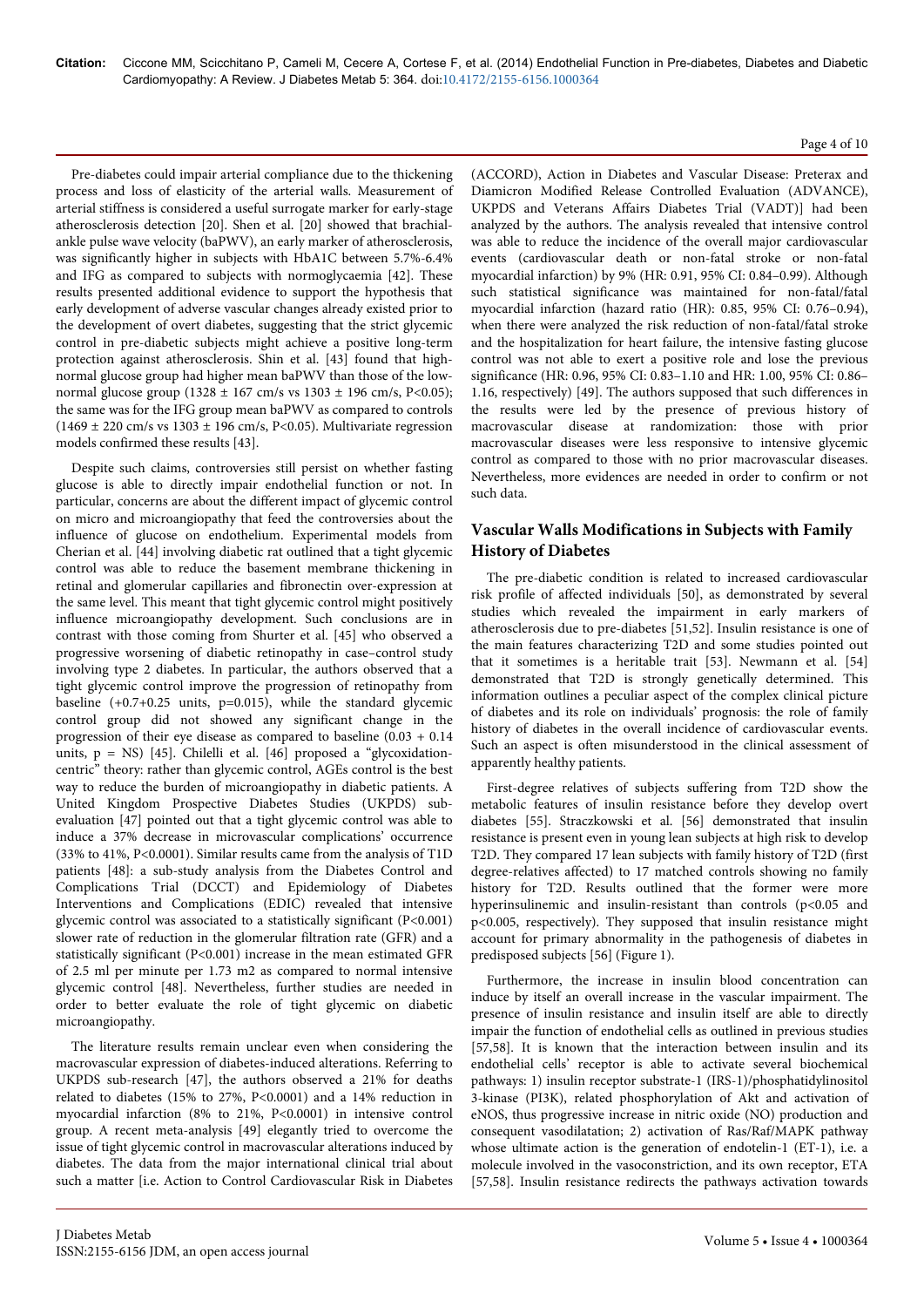#### Page 5 of 10

ET-1 production: in these conditions, the endothelium is not able to perform its normal function, the NO production is reduced and vasoconstriction prevails [57,58]. The final step is endothelial dysfunction which is a well-known early marker of atherosclerosis. Furthermore, it was demonstrated that high concentrations of insulin are able to promote atherosclerosis due to in vitro increased expression of adhesion molecules on endothelial cells due to the presence of such a hormone: this is the first step for monocytes migration into the intima and to their transformation in foam cells [57,58]. This enhances the atherosclerotic process.

Family history of diabetes mellitus is not only related to a pure increase in metabolic alterations predisposing to the onset of overt diabetes but it seems to overcome the endocrinological alterations and to provoke early lesions even in the vascular walls. Thus, family history of diabetes increases cardiovascular risk profile of individuals. Although this is not supported by strong scientific evidences, many observational studies revealed its relationship with increased cardiovascular risk.

For example, Balletshofer et al. [59] measured endotheliumdependent and -independent vasodilation of the brachial artery in 53 normotensive and normoglycemic first-degree relatives of patients with T2D. They found a significant endothelial dysfunction in such a category of individuals, independently of the classic cardiovascular risk factors. Goldfine et al. [60] confirmed the impaired vascular function in subjects with parents suffering from T2D. In particular, they evaluated endothelial-dependent vasodilation (by means of hyperemia cuff deflation) and endothelial-independent vasodilation (determined after nitroglycerin 0.4 mg sublingually administration). Endothelial-dependent vasodilation was 38% lower in individuals with family history of T2D as compared to controls (7.1  $\pm$  0.9% vs. 11.7  $\pm$ 1.65, p <0.02). No difference was according to endothelialindependent vasodilation.

These results are in agreement with those from Scuteri et al. [61]. These authors found that normotensive normoglycemic first-degree relatives of diabetic subjects showed a 33% decrease in endothelium dependent vasodilation as compared to controls (9.8  $\pm$  5.2% vs. 16.2  $\pm$ 7.6%, p <0.019). Such result was independent of insulin-resistance conditions of the subjects. Nevertheless, Lee et al.'s [62] results contrasted all of these. In fact, they measured microvascular hyperemia induced by heat locally applied to skin by means of laser Doppler-flowmetry in 21 patients with family history of T2D. Results pointed out that skin maximum and minimum microvascular hyperemia did not statistically differ between patients and controls  $(p=0.99$  and  $p=0.70$ , respectively).

Furthermore, Scuteri et al. [61] found that arterial stiffness, measured by means of carotid-femoral PWV, was significantly increased only in first-degree relatives of diabetic subjects. This confirmed studies reporting a reduced aortic compliance in patients with family history of diabetes [63].

Apart from endothelial function impairment, family history of diabetes alters vascular morphology of the vascular walls. Pannacciulli et al. [64] evaluated c-IMT in 188 individuals aged 18-45 years with normal glucose tolerance and family history of T2D. They demonstrated that c-IMT was higher in first-degree family history of T2D as compared to controls (0.84+0.01 mm vs 0.77+0.01 mm, p<0.001). In the multiple regression model, c-IMT continued to be significantly associated with family history of T2D (p<0.01).

Anderwald et al. [65] compared the role of family history of T2D and of cardiovascular disease on vascular morphology assessed by means of c-IMT. They considered 1048 patients subdividing them in four groups according to family history: 1) patients with T2D family history; 2) patients with family history of cardiovascular diseases; 3) patients with both family history conditions; 4) patients with no family history. Results found no relationship between c-IMT and family history of T2D, while only cardiovascular diseases offspring showed significant relationship.

These results were in contrasts with previous research from Anderwald et al. [66] which pointed out that internal carotid artery intima-media thickness was 18% higher in T2D offspring than controls. Same results came from Ahmad et al. [67] because they demonstrated a higher c-IMT in patients with first degree relatives suffering from T2D, but adjustment for confounding factors did not confirm the first findings.

Several hypotheses have been generated in order to explain such relationship between family history of diabetes and cardiovascular risk profile of individuals. Family history of diabetes increases per se the risk of coronary heart disease even in non-diabetic subjects [68]. This may be due to an increased prevalence of abdominal fat content in such subjects [69], to elevated systolic blood pressure, higher triglyceride and cholesterol plasma concentration [70], higher plasminogen activator inhibitor-1 activity [71]. All these conditions could increase the cardiovascular risk profile of individuals and lead them to be considered as a "risk population" even considering their apparently "healthy" general clinical condition.

# **Diabetic Cardiomyopathy: Pathophysiology and Diagnostic Evaluation**

Diabetes increases the risk of developing heart disease by severalfold, while more than half of all diabetic patients develop coronary heart disease and/or hypertension [72,73]. Heart involvement in diabetes goes beyond the damage to coronary arteries due to the progress of atherosclerotic process. Diabetes and its pathophysiological consequences are able to induce direct alterations and abnormalities in the cardiac muscle functions. Such dysfunctions lead to impairment in cardiac contractility and ventricle compliance which create the condition called "diabetic cardiomyopathy". The terms "diabetic cardiomyopathy" were initially introduced in 1972 by Rubler et al. [74] in order to define structural and functional abnormalities in the myocardium of diabetic patients without coronary artery disease or hypertension [74,75] (Figure 1). Multiple mechanisms were supposed to generate such a disease and they include: alterations in cell survival pathways, extracellular matrix increased formation, post-translation protein modification and glucose metabolism.

# **Inflammation and cardiac insulin resistance**

Diabetes is associated to chronic low-grade inflammation and to increased secretion and activation of pro-inflammatory adipokines and cytokines [76,77]. These pro-inflammatory molecules contribute to cardiac insulin resistance because they mediated the phosphorylation of the serine of the IRS-1 [77]. The alterations in such a biochemical pathway are crucial for the cardiac cells. IRS-1 is a critical molecule in the cardiac insulin signaling pathway: its pleckstrin-homology (PH) domain facilitates the binding to the phosphorylated insulin receptor, while its SH2 domain allows PI3K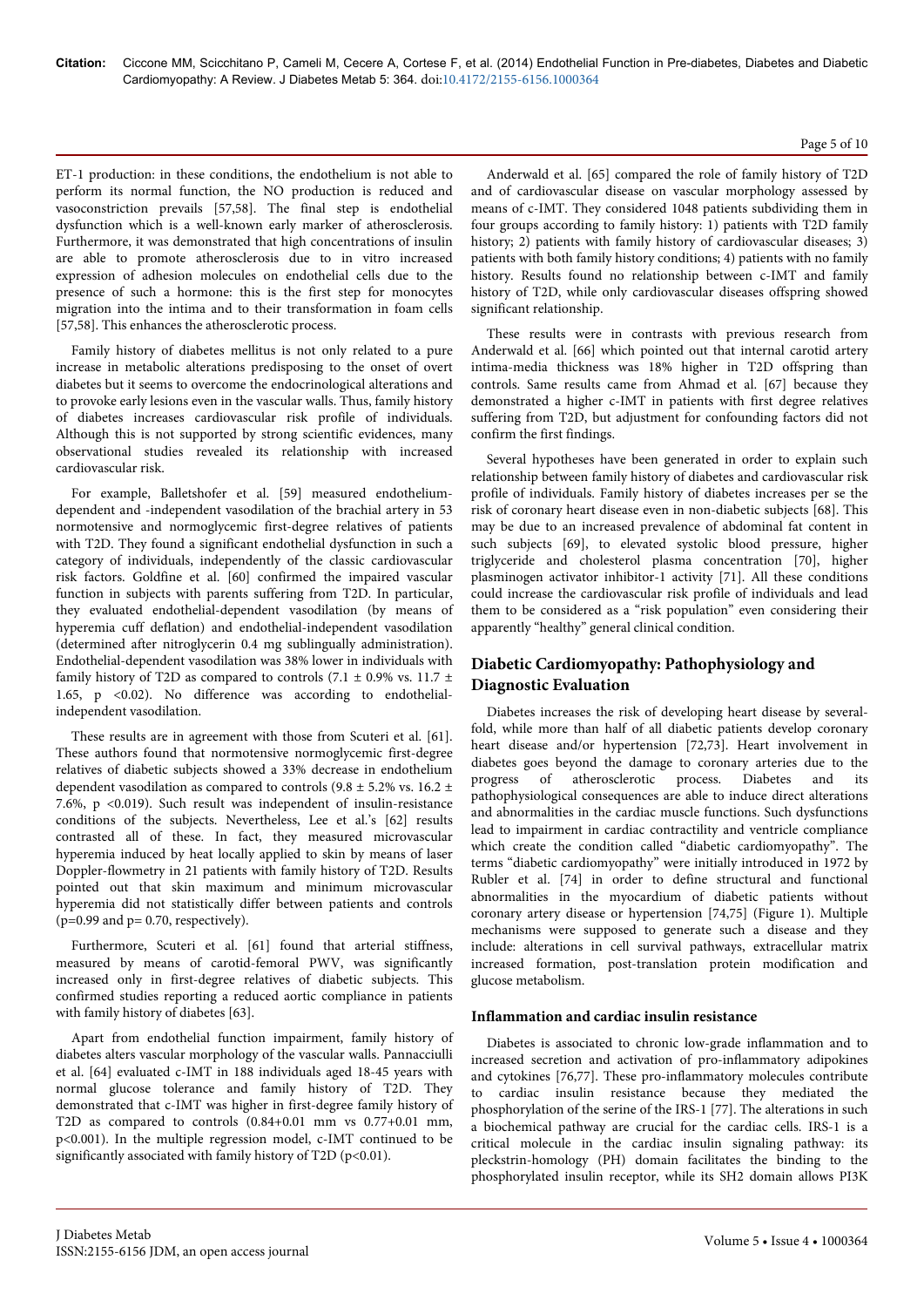**Citation:** Ciccone MM, Scicchitano P, Cameli M, Cecere A, Cortese F, et al. (2014) Endothelial Function in Pre-diabetes, Diabetes and Diabetic Cardiomyopathy: A Review. J Diabetes Metab 5: 364. doi:10.4172/2155-6156.1000364

activation [78]. PI3K phosphorylates protein kinase B (Akt) ultimately leading to the translocation of the glucose transporter 4 (GLUT4) at the cardiomyocyte cell surface, thus facilitating glucose uptake [79]. TNF-α is also implicated in the induction of cardiac insulin resistance. It activates NF-κB as well as the redox-sensitive Ser C-Jun N-terminal kinase (JNK): such activations induce phosphorylation of the serine of IRS-1, which targets such a molecule to the degradation via ubiquitin pathway [80,81].

## **Structural and functional changes in the heart as a result of diabetes**

Several molecular signaling pathways are implicated in the development of cardiac dysfunction in diabetes individuals [82,83]. Hyperinsulinemia, hyperglycemia and insulin resistance increase oxidative stress which may account for the initial damages to cardiac cells [84,85]. Furthermore, the increased circulating free fatty acids (FA) and altered lipids metabolism induce FAs accumulation and lipotoxicity in the heart [86].

These events firstly induce a diastolic dysfunction which precedes the development of systolic one [83,87]. In particular, the diastolic dysfunction leads to progressive fibrosis, impaired calcium handling in the heart and, thus, to contractile dysfunction, cardiac autonomic neuropathy and increased mitochondrial and endoplasmic reticulum stress contributing to the reduced cardiac energy load [82,83].

Furthermore, all these alterations are able to macroscopically affect the heart. Diabetic cardiomyopathy is effectively characterized by a disproportionate increase in left ventricular mass and myocardial fibrosis. This is the background for the development of ventricular wall stiffness and increased diastolic relaxation time which constitute the early moments of that diastolic dysfunction characterizing early stages of cardiomyopathy [88]. The accumulation of triglycerides and impaired calcium reuptake can molecularly contribute to the cardiac diastolic dysfunction [83,87,88]. The progression to systolic dysfunction is characterized by an eccentric (dilated) cardiac remodeling slowly progressing towards heart failure [89]. Such progression is induced by the cardiomyocytes death and their replacement with fibroblasts and interstitial fibrosis [90-92]. Such events can be detected even in researches involving humans. Although literature is poor about human protocols demonstrating the effects of pre-diabetes and diabetes on direct evidence of cardiac myocytes hypertrophy, some evidences can be outlined. De Marco et al. [93] evaluated echocardiographic data from 1624 young patients (mean age  $26.6 \pm 7.7$  years) differentiating them according to glycemic condition into three groups: normal fasting glucose individuals impaired fasting glucose (pre-diabetic) subjects and diabetes patients. Their multivariate regression model pointed out that the latter two groups were formed by individuals showing left ventricular mass index (LVMI) higher than controls (diabetes LVMI:  $41.5 \pm 8.7$  and prediabetes LVMI:  $39.6 \pm 9.2$  vs. controls LVMI:  $35.6 \pm 7.8$  g/m2.7) [93]. The relationship was maintained even according the prevalence of left ventricle hypertrophy among the three groups.

An elegant study from Velagaleti et al. [94] demonstrated that prediabetic and diabetic Framingham Heart Study Offspring individuals showed a direct relationship between their insulin-resistance condition and the ratio between left ventricular mass to end-diastolic volume ratio: this was expression of a concentric remodeling occurring more often in such patients than their normal counterpart [94]. Such results were prospectively demonstrated by Lee et al. [95], confirming the association between cardiac morphological alterations and prediabetic condition.

Furthermore, the toxic action of free fatty acids on mitochondrial activities leads to mitochondrial apoptosis and reduced adenosine triphosphate (ATP) bioavailability for the heart needs: this precipitates impairment in cardiac contractility and ejection fraction [96].

#### **Diagnostic evaluation of diabetic cardiomyopathy**

Several diagnostic methods can assess early moments of structural and functional cardiac alterations in diabetic patients: echocardiography, magnetic resonance image (MRI), computed tomography (CT) and positron emission tomography (PET) scans are all eligible techniques [97]. Trans-thoracic echocardiography (TTE) is not always appropriate for some categories of patients (obese, asthmatic, etc) due to the poor quality of the images obtained. MRI can be more useful because it allows visual characterization of the heart cavity, including size of the chambers, wall thickness, functionality assessment, etc [98].

Two-dimensional echocardiography [99-101] and late gadolinium (Gd) enhancement in cardiac MRI [102] easily detect interstitial fibrosis in diabetic hearts. In particular, Kwong et al. [102] observed late Gd-enhancement in MRI in 28% of diabetic patients without clinical evidence of myocardial infarction. Which of the two clinical methods is more sensitive for the detection of ventricular fibrosis in diabetic hearts remains unclear.

The most frequent early echocardiographic finding in asymptomatic diabetic patients is LV diastolic dysfunction not associated to hypertrophy [103,104]. Tissue Doppler imaging (TDI) is particularly sensitive in detecting left ventricle diastolic dysfunction than conventional TTE because it directly measures myocardial tissue velocities in agreement with cardiac cycle: the impairment in ventricular compliance leads to reduced myocardial tissue velocities and TDI parameters alteration. In diabetic cardiomyopathy, the E' wave is significantly lower than controls [105,106]. Furthermore, the evolution of diabetic cardiomyopathy is the systolic dysfunction. Several studies demonstrated reduced left ventricle fractional shortening and mid-wall shortening in diabetic subjects as compared to controls [107-109]. Furthermore, TDI researches revealed that the peak systolic velocity (S') was lower in T2D patients as compared to non-diabetic subjects, even if left ventricle ejection fraction was similar [106].

Two-dimensional speckle tracking can be employed for assessment of left ventricle systolic and diastolic dysfunction [105,110]. In particular, longitudinal strain is reduced in asymptomatic patients with uncomplicated diabetes mellitus [111,112].

# **Conclusions**

Diabetes is a subtle disease, able to impair the clinical conditions of individuals even when it is not already expressed in its classical metabolic forms. Family history of diabetes, for example, account for an increase in cardiovascular risk of individuals even if such subjects have no sign of pre-diabetes or diabetes: the demonstration of an insulin resistance condition can account for the induction of an endothelial impairment able to enhance atherosclerotic disease.

Pre-diabetic condition is a further expression of incipient atherosclerosis development. The synergism between a systemic inflammatory condition and the presence of high blood glucose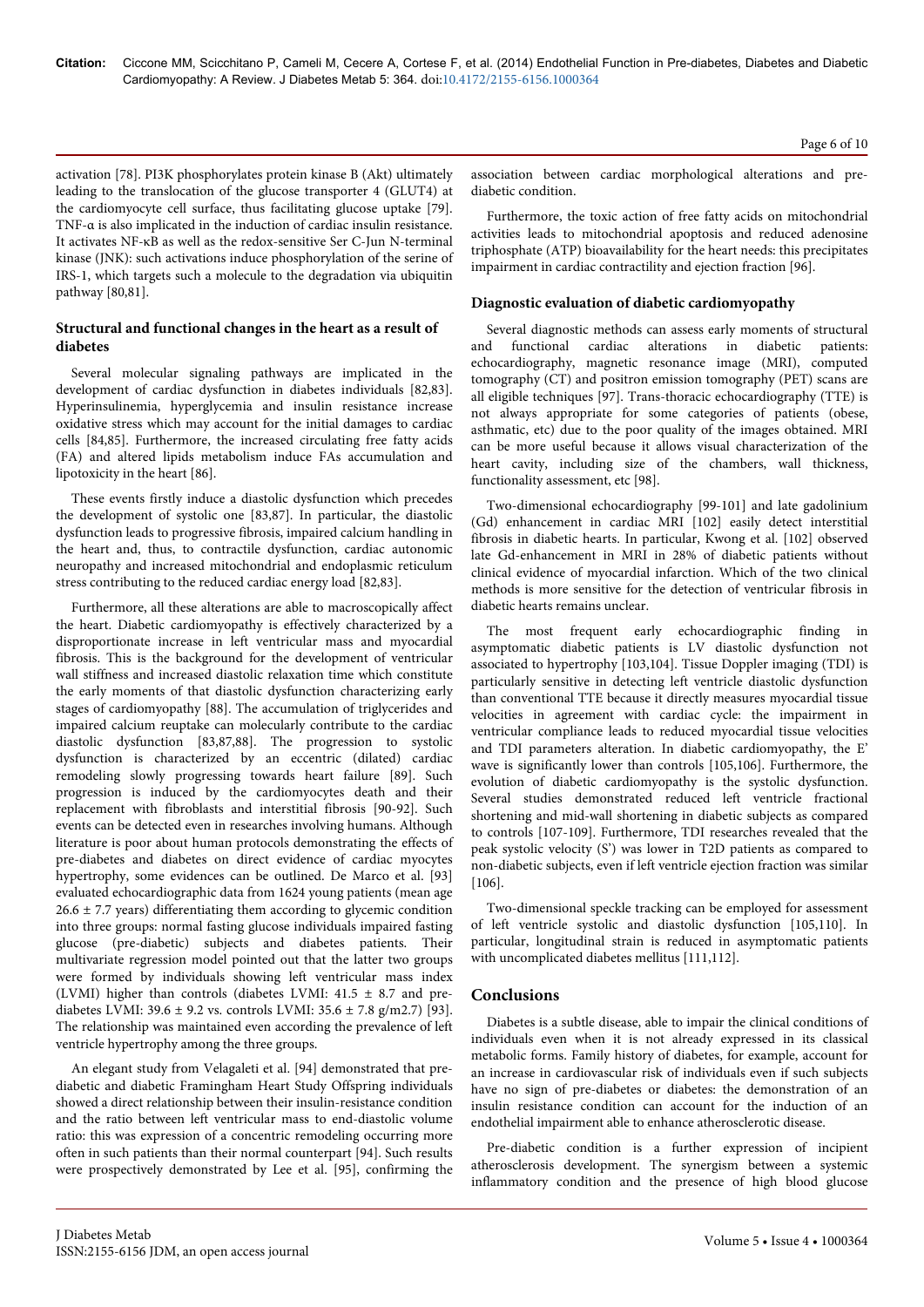concentrations are the mix able to impair vascular endothelium in its function, thus predisposing to atherosclerotic lesions. Thus, all these patients should be carefully evaluated in order to detect early sign of alterations by means of all the available non-invasive techniques.

All the scientists' efforts should be addressed to the prevention of the onset of the most dangerous lesions induced by diabetes: diabetic cardiomyopathy. The enhanced oxidative stress, the increased circulating free fatty acids and the altered lipids metabolism induce heart structure damages that can lead to diabetic cardiomyopathy and that can be found by non-invasive instrumental technique. Nevertheless, the inner mechanisms underlining such progression of the cardiac damages are still not fully understood and more trials are needed.

### **References**

- [Yach D, Stuckler D, Brownell KD \(2006\) Epidemiologic and economic](http://www.ncbi.nlm.nih.gov/pubmed/16397571) [consequences of the global epidemics of obesity and diabetes. Nat Med](http://www.ncbi.nlm.nih.gov/pubmed/16397571) [12: 62-66.](http://www.ncbi.nlm.nih.gov/pubmed/16397571)
- 2. [Authors/Task Force Members, Rydén L, Grant PJ, Anker SD, Berne C, et](http://www.ncbi.nlm.nih.gov/pubmed/23996285) [al. \(2013\) ESC Guidelines on diabetes, pre-diabetes, and cardiovascular](http://www.ncbi.nlm.nih.gov/pubmed/23996285) [diseases developed in collaboration with the EASD: the Task Force on](http://www.ncbi.nlm.nih.gov/pubmed/23996285) [diabetes, pre-diabetes, and cardiovascular diseases of the European](http://www.ncbi.nlm.nih.gov/pubmed/23996285) [Society of Cardiology \(ESC\) and developed in collaboration with the](http://www.ncbi.nlm.nih.gov/pubmed/23996285) [European Association for the Study of Diabetes \(EASD\). Eur Heart J 34:](http://www.ncbi.nlm.nih.gov/pubmed/23996285) [3035-3087.](http://www.ncbi.nlm.nih.gov/pubmed/23996285)
- 3. [Cersosimo E, DeFronzo RA \(2006\) Insulin resistance and endothelial](http://www.ncbi.nlm.nih.gov/pubmed/16506274) [dysfunction: the road map to cardiovascular diseases. Diabetes Metab Res](http://www.ncbi.nlm.nih.gov/pubmed/16506274) [Rev 22: 423-436.](http://www.ncbi.nlm.nih.gov/pubmed/16506274)
- 4. [American Diabetes Association \(2014\) Diagnosis and classification of](http://www.ncbi.nlm.nih.gov/pubmed/24357215) [diabetes mellitus. Diabetes Care 37 Suppl 1: S81-90.](http://www.ncbi.nlm.nih.gov/pubmed/24357215)
- 5. [Cowie CC, Rust KF, Ford ES, Eberhardt MS, Byrd-Holt DD, et al. \(2009\)](http://www.ncbi.nlm.nih.gov/pubmed/19017771) [Full accounting of diabetes and pre-diabetes in the U.S. population in](http://www.ncbi.nlm.nih.gov/pubmed/19017771) [1988-1994 and 2005-2006. Diabetes Care 32: 287-294.](http://www.ncbi.nlm.nih.gov/pubmed/19017771)
- 6. [Harris MI, Flegal KM, Cowie CC, Eberhardt MS, Goldstein DE, et al.](http://www.ncbi.nlm.nih.gov/pubmed/9571335) [\(1998\) Prevalence of diabetes, impaired fasting glucose, and impaired](http://www.ncbi.nlm.nih.gov/pubmed/9571335) [glucose tolerance in U.S. adults. The Third National Health and](http://www.ncbi.nlm.nih.gov/pubmed/9571335) [Nutrition Examination Survey, 1988-1994. Diabetes Care 21: 518-524.](http://www.ncbi.nlm.nih.gov/pubmed/9571335)
- 7. [Shah AS, Gao Z, Urbina EM, Kimball TR, Dolan LM \(2014\) Pre-diabetes:](http://www.ncbi.nlm.nih.gov/pubmed/24423349) [The Effects on Arterial Thickness and Stiffness in Obese Youth. J Clin](http://www.ncbi.nlm.nih.gov/pubmed/24423349) [Endocrinol Metab .](http://www.ncbi.nlm.nih.gov/pubmed/24423349)
- 8. [Tian L, Zhu J, Liu L, Liang Y, Li J, et al. \(2014\) Prediabetes and short](http://www.ncbi.nlm.nih.gov/pubmed/24247598)[term outcomes in nondiabetic patients after acute ST-elevation](http://www.ncbi.nlm.nih.gov/pubmed/24247598) [myocardial infarction. Cardiology 127: 55-61.](http://www.ncbi.nlm.nih.gov/pubmed/24247598)
- 9. [Erdogan D, Yucel H, Uysal BA, Ersoy IH, Icli A, et al. \(2013\) Effects of](http://www.ncbi.nlm.nih.gov/pubmed/23557591) [prediabetes and diabetes on left ventricular and coronary microvascular](http://www.ncbi.nlm.nih.gov/pubmed/23557591) [functions. Metabolism 62: 1123-1130.](http://www.ncbi.nlm.nih.gov/pubmed/23557591)
- 10. [Levitan EB, Song Y, Ford ES, Liu S \(2004\) Is nondiabetic hyperglycemia a](http://www.ncbi.nlm.nih.gov/pubmed/15505129) [risk factor for cardiovascular disease? A meta-analysis of prospective](http://www.ncbi.nlm.nih.gov/pubmed/15505129) [studies. Arch Intern Med 164: 2147-2155.](http://www.ncbi.nlm.nih.gov/pubmed/15505129)
- 11. [Ferrannini E, Gastaldelli A, Iozzo P \(2011\) Pathophysiology of](http://www.ncbi.nlm.nih.gov/pubmed/21281836) [prediabetes. Med Clin North Am 95: 327-339, vii-viii.](http://www.ncbi.nlm.nih.gov/pubmed/21281836)
- 12. [Campbell JE, Drucker DJ \(2013\) Pharmacology, physiology, and](http://www.ncbi.nlm.nih.gov/pubmed/23684623) [mechanisms of incretin hormone action. Cell Metab 17: 819-837.](http://www.ncbi.nlm.nih.gov/pubmed/23684623)
- 13. [Ahmadieh H, Azar ST \(2014\) The role of incretin-based therapies in](http://www.ncbi.nlm.nih.gov/pubmed/24666932) [prediabetes: A review. Prim Care Diabetes pii: S1751-9918\(14\)00037-0.](http://www.ncbi.nlm.nih.gov/pubmed/24666932) doi: 10.1016/j.pcd.2014.02.005. [Epub ahead of print]
- 14. [Meier JJ \(2009\) The contribution of incretin hormones to the](http://www.ncbi.nlm.nih.gov/pubmed/19748061) [pathogenesis of type 2 diabetes. Best Pract Res Clin Endocrinol Metab 23:](http://www.ncbi.nlm.nih.gov/pubmed/19748061) [433-441.](http://www.ncbi.nlm.nih.gov/pubmed/19748061)
- 15. [Szmitko PE, Leiter LA, Verma S \(2010\) The incretin system and](http://www.ncbi.nlm.nih.gov/pubmed/20151054) [cardiometabolic disease. Can J Cardiol 26: 87-95.](http://www.ncbi.nlm.nih.gov/pubmed/20151054)
- 16. [He Z, King GL \(2004\) Microvascular complications of diabetes.](http://www.ncbi.nlm.nih.gov/pubmed/15053904) [Endocrinol Metab Clin North Am 33: 215-238, xi-xii.](http://www.ncbi.nlm.nih.gov/pubmed/15053904)
- 17. [Bakker W, Eringa EC, Sipkema P, van Hinsbergh VW \(2009\) Endothelial](http://www.ncbi.nlm.nih.gov/pubmed/18941783) [dysfunction and diabetes: roles of hyperglycemia, impaired insulin](http://www.ncbi.nlm.nih.gov/pubmed/18941783) [signaling and obesity. Cell Tissue Res 335: 165-189.](http://www.ncbi.nlm.nih.gov/pubmed/18941783)
- 18. [Koya D, Jirousek MR, Lin YW, Ishii H, Kuboki K, et al. \(1997\)](http://www.ncbi.nlm.nih.gov/pubmed/9202063) [Characterization of protein kinase C beta isoform activation on the gene](http://www.ncbi.nlm.nih.gov/pubmed/9202063) [expression of transforming growth factor-beta, extracellular matrix](http://www.ncbi.nlm.nih.gov/pubmed/9202063) [components, and prostanoids in the glomeruli of diabetic rats. J Clin](http://www.ncbi.nlm.nih.gov/pubmed/9202063) [Invest 100: 115-126.](http://www.ncbi.nlm.nih.gov/pubmed/9202063)
- 19. [Koya D, Haneda M, Nakagawa H, Isshiki K, Sato H, et al. \(2000\)](http://www.ncbi.nlm.nih.gov/pubmed/10698958) [Amelioration of accelerated diabetic mesangial expansion by treatment](http://www.ncbi.nlm.nih.gov/pubmed/10698958) [with a PKC beta inhibitor in diabetic db/db mice, a rodent model for type](http://www.ncbi.nlm.nih.gov/pubmed/10698958) [2 diabetes. FASEB J 14: 439-447.](http://www.ncbi.nlm.nih.gov/pubmed/10698958)
- [Ciccone MM, Bilianou E, Balbarini A, Gesualdo M, Ghiadoni L, et al.](http://www.ncbi.nlm.nih.gov/pubmed/24335886) [\(2013\) Task force on: 'Early markers of atherosclerosis: influence of age](http://www.ncbi.nlm.nih.gov/pubmed/24335886) [and sex'. J Cardiovasc Med \(Hagerstown\) 14: 757-766.](http://www.ncbi.nlm.nih.gov/pubmed/24335886)
- 21. [Ciccone M, Pestrichella V, Rossi O, Maiorano A, Modugno M, et al.](http://www.ncbi.nlm.nih.gov/pubmed/10711767) [\(1999\) Oxidative stress is an early marker of endothelial dysfunction?](http://www.ncbi.nlm.nih.gov/pubmed/10711767) [Clin Hemorheol Microcirc 21: 341-342.](http://www.ncbi.nlm.nih.gov/pubmed/10711767)
- 22. [Azcutia V, Abu-Taha M, Romacho T, Vázquez-Bella M, Matesanz N, et](http://www.ncbi.nlm.nih.gov/pubmed/20386708) [al. \(2010\) Inflammation determines the pro-adhesive properties of high](http://www.ncbi.nlm.nih.gov/pubmed/20386708) [extracellular d-glucose in human endothelial cells in vitro and rat](http://www.ncbi.nlm.nih.gov/pubmed/20386708) [microvessels in vivo. PLoS One 5: e10091.](http://www.ncbi.nlm.nih.gov/pubmed/20386708)
- [Rasmussen LM, Schmitz O, Ledet T \(2002\) Increased expression of](http://www.ncbi.nlm.nih.gov/pubmed/12512738) [vascular cell adhesion molecule-1 \(VCAM-1\) in cultured endothelial cells](http://www.ncbi.nlm.nih.gov/pubmed/12512738) [exposed to serum from type 1 diabetic patients: no effects of high glucose](http://www.ncbi.nlm.nih.gov/pubmed/12512738) [concentrations. Scand J Clin Lab Invest 62: 485-493.](http://www.ncbi.nlm.nih.gov/pubmed/12512738)
- 24. [Lucas R, Parikh SJ, Sridhar S, Guo DH, Bhagatwala J, et al. \(2013\)](http://www.ncbi.nlm.nih.gov/pubmed/23769592) [Cytokine profiling of young overweight and obese female African](http://www.ncbi.nlm.nih.gov/pubmed/23769592) [American adults with prediabetes. Cytokine 64: 310-315.](http://www.ncbi.nlm.nih.gov/pubmed/23769592)
- 25. [Goldberg RB \(2009\) Cytokine and cytokine-like inflammation markers,](http://www.ncbi.nlm.nih.gov/pubmed/19509100) [endothelial dysfunction, and imbalanced coagulation in development of](http://www.ncbi.nlm.nih.gov/pubmed/19509100) [diabetes and its complications. J Clin Endocrinol Metab 94: 3171-3182.](http://www.ncbi.nlm.nih.gov/pubmed/19509100)
- 26. [Rittig K, Peter A, Baltz KM, Tschritter O, Weigert C, et al. \(2008\) The](http://www.ncbi.nlm.nih.gov/pubmed/18096169) [CCR2 promoter polymorphism T-960A, but not the serum MCP-1 level,](http://www.ncbi.nlm.nih.gov/pubmed/18096169) [is associated with endothelial function in prediabetic individuals.](http://www.ncbi.nlm.nih.gov/pubmed/18096169) [Atherosclerosis 198: 338-346.](http://www.ncbi.nlm.nih.gov/pubmed/18096169)
- 27. [Konukoglu D, Firtina S, Serin O \(2008\) The relationship between plasma](http://www.ncbi.nlm.nih.gov/pubmed/18078867) [asymmetrical dimethyl-L-arginine and inflammation and adhesion](http://www.ncbi.nlm.nih.gov/pubmed/18078867) [molecule levels in subjects with normal, impaired, and diabetic glucose](http://www.ncbi.nlm.nih.gov/pubmed/18078867) [tolerance. Metabolism 57: 110-115.](http://www.ncbi.nlm.nih.gov/pubmed/18078867)
- 28. [Brownlee M \(2001\) Biochemistry and molecular cell biology of diabetic](http://www.ncbi.nlm.nih.gov/pubmed/11742414) [complications. Nature 414: 813-820.](http://www.ncbi.nlm.nih.gov/pubmed/11742414)
- 29. [Tapp RJ, Shaw JE, Zimmet PZ, Balkau B, Chadban SJ, et al. \(2004\)](http://www.ncbi.nlm.nih.gov/pubmed/15492944) [Albuminuria is evident in the early stages of diabetes onset: results from](http://www.ncbi.nlm.nih.gov/pubmed/15492944) [the Australian Diabetes, Obesity, and Lifestyle Study \(AusDiab\). Am J](http://www.ncbi.nlm.nih.gov/pubmed/15492944) [Kidney Dis 44: 792-798.](http://www.ncbi.nlm.nih.gov/pubmed/15492944)
- 30. [Yudkin JS, Stehouwer CD, Emeis JJ, Coppack SW \(1999\) C-reactive](http://www.ncbi.nlm.nih.gov/pubmed/10195925) [protein in healthy subjects: associations with obesity, insulin resistance,](http://www.ncbi.nlm.nih.gov/pubmed/10195925) [and endothelial dysfunction: a potential role for cytokines originating](http://www.ncbi.nlm.nih.gov/pubmed/10195925) [from adipose tissue? Arterioscler Thromb Vasc Biol 19: 972-978.](http://www.ncbi.nlm.nih.gov/pubmed/10195925)
- 31. [Pasceri V, Willerson JT, Yeh ET \(2000\) Direct proinflammatory effect of](http://www.ncbi.nlm.nih.gov/pubmed/11056086) [C-reactive protein on human endothelial cells. Circulation 102:](http://www.ncbi.nlm.nih.gov/pubmed/11056086) [2165-2168.](http://www.ncbi.nlm.nih.gov/pubmed/11056086)
- 32. [Festa A, D'Agostino R Jr, Tracy RP, Haffner SM; Insulin Resistance](http://www.ncbi.nlm.nih.gov/pubmed/11916936) [Atherosclerosis Study \(2002\) Elevated levels of acute-phase proteins and](http://www.ncbi.nlm.nih.gov/pubmed/11916936) [plasminogen activator inhibitor-1 predict the development of type 2](http://www.ncbi.nlm.nih.gov/pubmed/11916936) [diabetes. The Insuline Resistance Atherosclerosis Study. Diabetes 51:](http://www.ncbi.nlm.nih.gov/pubmed/11916936) [1131-1137.](http://www.ncbi.nlm.nih.gov/pubmed/11916936)
- 33. [Flammer AJ, Gössl M, Li J, Matsuo Y, Reriani M, et al. \(2012\) Patients](http://www.ncbi.nlm.nih.gov/pubmed/23015657) [with an HbA1c in the prediabetic and diabetic range have higher](http://www.ncbi.nlm.nih.gov/pubmed/23015657) [numbers of circulating cells with osteogenic and endothelial progenitor](http://www.ncbi.nlm.nih.gov/pubmed/23015657) [cell markers. J Clin Endocrinol Metab 97: 4761-4768.](http://www.ncbi.nlm.nih.gov/pubmed/23015657)
- 34. [Dean JD, Jones CJ, Hutchison SJ, Peters JR, Henderson AH \(1991\)](http://www.ncbi.nlm.nih.gov/pubmed/1671472) [Hyperinsulinaemia and microvascular angina \("syndrome X"\) Lancet](http://www.ncbi.nlm.nih.gov/pubmed/1671472) [337: 456-457.](http://www.ncbi.nlm.nih.gov/pubmed/1671472)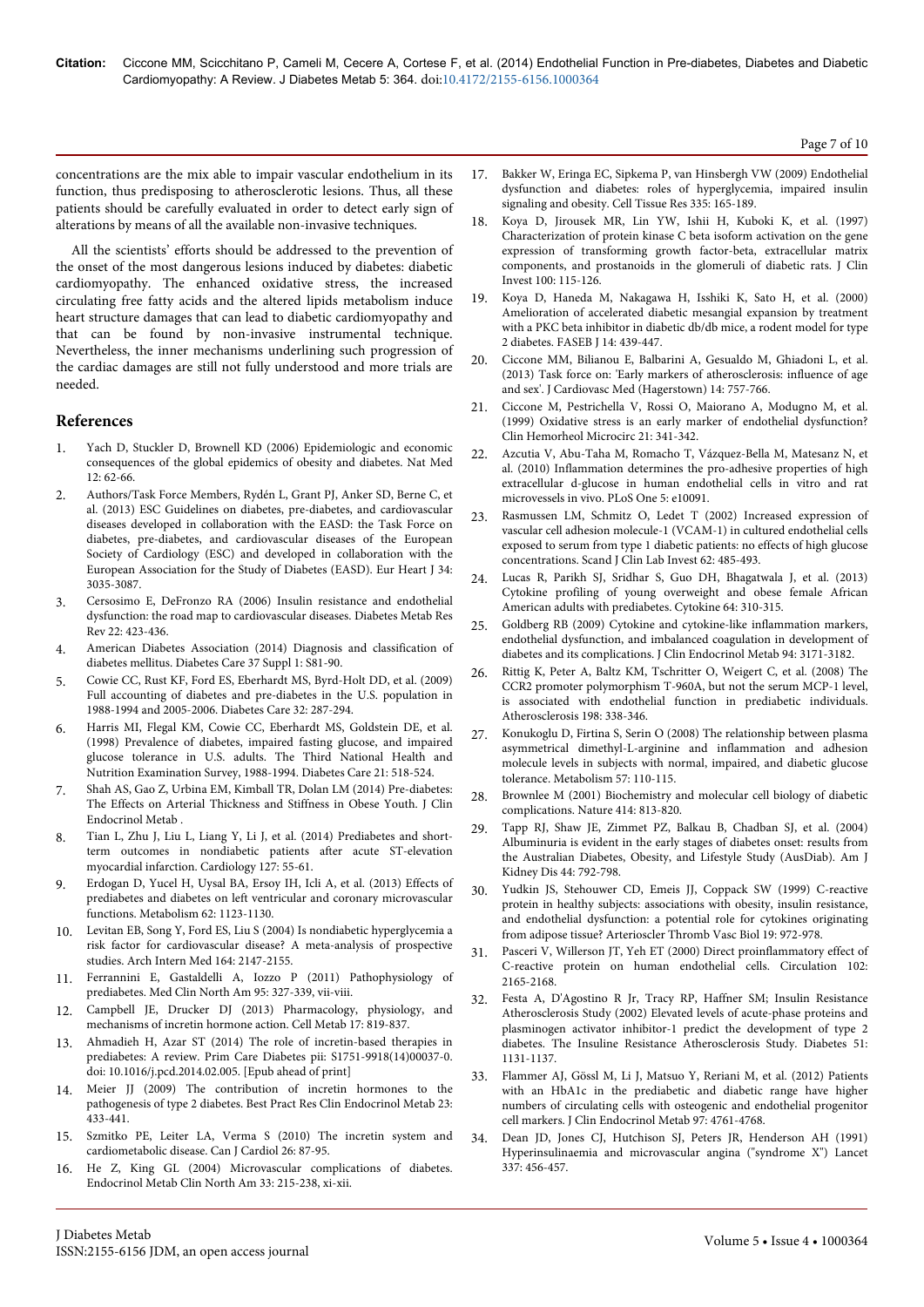Page 8 of 10

- 35. [Han KA, Patel Y, Lteif AA, Chisholm R, Mather KJ \(2011\) Contributions](http://www.ncbi.nlm.nih.gov/pubmed/21309061) [of dysglycaemia, obesity, and insulin resistance to impaired endothelium](http://www.ncbi.nlm.nih.gov/pubmed/21309061)[dependent vasodilation in humans. Diabetes Metab Res Rev 27: 354-361.](http://www.ncbi.nlm.nih.gov/pubmed/21309061)
- 36. [Liu Y, Li J, Zhang Z, Tang Y, Chen Z, et al. \(2014\) Endocrinological](http://www.ncbi.nlm.nih.gov/pubmed/24520270) [analysis of endothelium-dependent vasodilation in middle-aged patients](http://www.ncbi.nlm.nih.gov/pubmed/24520270) [with impaired glucose tolerance during prediabetes mellitus. Exp Ther](http://www.ncbi.nlm.nih.gov/pubmed/24520270) [Med 7: 697-702.](http://www.ncbi.nlm.nih.gov/pubmed/24520270)
- 37. [Su Y, Liu XM, Sun YM, Jin HB, Fu R, et al. \(2008\) The relationship](http://www.ncbi.nlm.nih.gov/pubmed/18479281) [between endothelial dysfunction and oxidative stress in diabetes and](http://www.ncbi.nlm.nih.gov/pubmed/18479281) [prediabetes. Int J Clin Pract 62: 877-882.](http://www.ncbi.nlm.nih.gov/pubmed/18479281)
- 38. [Ciccone MM, Balbarini A, Teresa Porcelli M, Santoro D, Cortese F, et al.](http://www.ncbi.nlm.nih.gov/pubmed/21450588) [\(2011\) Carotid artery intima-media thickness: normal and percentile](http://www.ncbi.nlm.nih.gov/pubmed/21450588) [values in the Italian population \(camp study\). Eur J Cardiovasc Prev](http://www.ncbi.nlm.nih.gov/pubmed/21450588) [Rehabil 18: 650-655.](http://www.ncbi.nlm.nih.gov/pubmed/21450588)
- 39. [De Pergola G, Ciccone M, Pannacciulli N, Modugno M, Sciaraffia M, et](http://www.ncbi.nlm.nih.gov/pubmed/10918528) [al. \(2000\) Lower insulin sensitivity as an independent risk factor for](http://www.ncbi.nlm.nih.gov/pubmed/10918528) [carotid wall thickening in normotensive, non-diabetic, non-smoking](http://www.ncbi.nlm.nih.gov/pubmed/10918528) [normal weight and obese premenopausal women. Int J Obes Relat Metab](http://www.ncbi.nlm.nih.gov/pubmed/10918528) [Disord 24: 825-829.](http://www.ncbi.nlm.nih.gov/pubmed/10918528)
- 40. [Parildar H, Gulmez O, Cigerli O, Dogruk Unal A, Erdal R, et al. \(2013\)](http://www.ncbi.nlm.nih.gov/pubmed/24353563) [Carotid Artery Intima Media Thickness and HsCRP; Predictors for](http://www.ncbi.nlm.nih.gov/pubmed/24353563) [Atherosclerosis in Prediabetic Patients? Pak J Med Sci 29: 495-499.](http://www.ncbi.nlm.nih.gov/pubmed/24353563)
- 41. [Faeh D, William J, Yerly P, Paccaud F, Bovet P \(2007\) Diabetes and pre](http://www.ncbi.nlm.nih.gov/pubmed/17958881)[diabetes are associated with cardiovascular risk factors and carotid/](http://www.ncbi.nlm.nih.gov/pubmed/17958881) [femoral intima-media thickness independently of markers of insulin](http://www.ncbi.nlm.nih.gov/pubmed/17958881) [resistance and adiposity. Cardiovasc Diabetol 6: 32.](http://www.ncbi.nlm.nih.gov/pubmed/17958881)
- 42. [Shen L, Zhang YG, Liu M, Qiang DC, Sun XL, et al. \(2013\) Increased](http://www.ncbi.nlm.nih.gov/pubmed/24099605) [arterial stiffness in subjects with pre-diabetes among middle aged](http://www.ncbi.nlm.nih.gov/pubmed/24099605) [population in Beijing, China. Biomed Environ Sci 26: 717-725.](http://www.ncbi.nlm.nih.gov/pubmed/24099605)
- 43. [Shin JY, Lee HR, Lee DC \(2011\) Increased arterial stiffness in healthy](http://www.ncbi.nlm.nih.gov/pubmed/21492487) [subjects with high-normal glucose levels and in subjects with pre](http://www.ncbi.nlm.nih.gov/pubmed/21492487)[diabetes. Cardiovasc Diabetol 10: 30.](http://www.ncbi.nlm.nih.gov/pubmed/21492487)
- 44. [Cherian S, Roy S, Pinheiro A, Roy S \(2009\) Tight glycemic control](http://www.ncbi.nlm.nih.gov/pubmed/18775856) [regulates fibronectin expression and basement membrane thickening in](http://www.ncbi.nlm.nih.gov/pubmed/18775856) [retinal and glomerular capillaries of diabetic rats. Invest Ophthalmol Vis](http://www.ncbi.nlm.nih.gov/pubmed/18775856) [Sci 50: 943-949.](http://www.ncbi.nlm.nih.gov/pubmed/18775856)
- 45. [Shurter A, Genter P, Ouyang D, Ipp E \(2013\) Euglycemic progression:](http://www.ncbi.nlm.nih.gov/pubmed/23566652) [worsening of diabetic retinopathy in poorly controlled type 2 diabetes in](http://www.ncbi.nlm.nih.gov/pubmed/23566652) [minorities. Diabetes Res Clin Pract 100: 362-367.](http://www.ncbi.nlm.nih.gov/pubmed/23566652)
- 46. [Chilelli NC, Burlina S, Lapolla A \(2013\) AGEs, rather than](http://www.ncbi.nlm.nih.gov/pubmed/23786818) [hyperglycemia, are responsible for microvascular complications in](http://www.ncbi.nlm.nih.gov/pubmed/23786818) [diabetes: a "glycoxidation-centric" point of view. Nutr Metab Cardiovasc](http://www.ncbi.nlm.nih.gov/pubmed/23786818) [Dis 23: 913-919.](http://www.ncbi.nlm.nih.gov/pubmed/23786818)
- 47. [Stratton IM, Adler AI, Neil HA, Matthews DR, Manley SE, et al. \(2000\)](http://www.ncbi.nlm.nih.gov/pubmed/10938048) [Association of glycaemia with macrovascular and microvascular](http://www.ncbi.nlm.nih.gov/pubmed/10938048) [complications of type 2 diabetes \(UKPDS 35\): prospective observational](http://www.ncbi.nlm.nih.gov/pubmed/10938048) [study. BMJ 321: 405-412.](http://www.ncbi.nlm.nih.gov/pubmed/10938048)
- 48. [DCCT/EDIC Research Group, de Boer IH, Sun W, Cleary PA, Lachin](http://www.ncbi.nlm.nih.gov/pubmed/22077236) [JM, et al. \(2011\) Intensive diabetes therapy and glomerular filtration rate](http://www.ncbi.nlm.nih.gov/pubmed/22077236) [in type 1 diabetes. N Engl J Med 365: 2366-2376.](http://www.ncbi.nlm.nih.gov/pubmed/22077236)
- 49. [Control Group, Turnbull FM, Abraira C, Anderson RJ, Byington RP, et](http://www.ncbi.nlm.nih.gov/pubmed/19655124) [al. \(2009\) Intensive glucose control and macrovascular outcomes in type](http://www.ncbi.nlm.nih.gov/pubmed/19655124) [2 diabetes. Diabetologia 52: 2288-2298.](http://www.ncbi.nlm.nih.gov/pubmed/19655124)
- 50. [Balkau B, Shipley M, Jarrett RJ, Pyörälä K, Pyörälä M, et al. \(1998\) High](http://www.ncbi.nlm.nih.gov/pubmed/9540016) [blood glucose concentrations is a risk factor for mortality in middle-aged](http://www.ncbi.nlm.nih.gov/pubmed/9540016) [nondiabetic men. 20-year follow-up in the Whitehall Study, the Paris](http://www.ncbi.nlm.nih.gov/pubmed/9540016) [Prospective Study, and the Helsinki Policemen Study. Diabetes Care 21:](http://www.ncbi.nlm.nih.gov/pubmed/9540016) [360-3677](http://www.ncbi.nlm.nih.gov/pubmed/9540016)
- 51. [Jaap AJ, Hammersley MS, Shore AC, Tooke JE \(1994\) Reduced](http://www.ncbi.nlm.nih.gov/pubmed/8163058) [microvascular hyperaemia in subjects at risk of developing type 2 \(non](http://www.ncbi.nlm.nih.gov/pubmed/8163058)[insulin-dependent\) diabetes mellitus. Diabetologia 37: 214-216.](http://www.ncbi.nlm.nih.gov/pubmed/8163058)
- 52. [Williams SB, Goldfine AB, Timimi FK, Ting HH, Roddy MA, et al.](http://www.ncbi.nlm.nih.gov/pubmed/9591763) [\(1998\) Acute hyperglycemia attenuates endothelium-dependent](http://www.ncbi.nlm.nih.gov/pubmed/9591763) [vasodilation in humans in vivo. Circulation 97: 1695-1701.](http://www.ncbi.nlm.nih.gov/pubmed/9591763)
- 53. [Kriketos AD, Greenfield JR, Peake PW, Furler SM, Denyer GS, et al.](http://www.ncbi.nlm.nih.gov/pubmed/15277436) [\(2004\) Inflammation, insulin resistance, and adiposity: a study of first](http://www.ncbi.nlm.nih.gov/pubmed/15277436)[degree relatives of type 2 diabetic subjects. Diabetes Care 27: 2033-2040.](http://www.ncbi.nlm.nih.gov/pubmed/15277436)
- 54. [Newman B, Selby JV, King MC, Slemenda C, Fabsitz R, et al. \(1987\)](http://www.ncbi.nlm.nih.gov/pubmed/3428496) [Concordance for type 2 \(non-insulin-dependent\) diabetes mellitus in](http://www.ncbi.nlm.nih.gov/pubmed/3428496) [male twins. Diabetologia 30: 763-768.](http://www.ncbi.nlm.nih.gov/pubmed/3428496)
- 55. [Eriksson J, Franssila-Kallunki A, Ekstrand A, Saloranta C, Widén E, et al.](http://www.ncbi.nlm.nih.gov/pubmed/2664520) [\(1989\) Early metabolic defects in persons at increased risk for non](http://www.ncbi.nlm.nih.gov/pubmed/2664520)[insulin-dependent diabetes mellitus. N Engl J Med 321: 337-343.](http://www.ncbi.nlm.nih.gov/pubmed/2664520)
- 56. Straczkowski M, Kowalska I, StepieÅ,, A, Dzienis-Straczkowska S, [Szelachowska M, et al. \(2003\) Insulin resistance in the first-degree](http://www.ncbi.nlm.nih.gov/pubmed/12761455) [relatives of persons with type 2 diabetes. Med Sci Monit 9: CR186-190.](http://www.ncbi.nlm.nih.gov/pubmed/12761455)
- 57. [Potenza MA, Addabbo F, Montagnani M \(2009\) Vascular actions of](http://www.ncbi.nlm.nih.gov/pubmed/19491294) [insulin with implications for endothelial dysfunction. Am J Physiol](http://www.ncbi.nlm.nih.gov/pubmed/19491294) [Endocrinol Metab 297: E568-577.](http://www.ncbi.nlm.nih.gov/pubmed/19491294)
- 58. [Kim JA, Montagnani M, Koh KK, Quon MJ \(2006\) Reciprocal](http://www.ncbi.nlm.nih.gov/pubmed/16618833) [relationships between insulin resistance and endothelial dysfunction:](http://www.ncbi.nlm.nih.gov/pubmed/16618833) [molecular and pathophysiological mechanisms. Circulation 113:](http://www.ncbi.nlm.nih.gov/pubmed/16618833) [1888-1904.](http://www.ncbi.nlm.nih.gov/pubmed/16618833)
- 59. [Balletshofer BM, Rittig K, Enderle MD, Volk A, Maerker E, et al. \(2000\)](http://www.ncbi.nlm.nih.gov/pubmed/10769277) [Endothelial dysfunction is detectable in young normotensive first-degree](http://www.ncbi.nlm.nih.gov/pubmed/10769277) [relatives of subjects with type 2 diabetes in association with insulin](http://www.ncbi.nlm.nih.gov/pubmed/10769277) [resistance. Circulation 101: 1780-1784.](http://www.ncbi.nlm.nih.gov/pubmed/10769277)
- 60. [Goldfine AB, Beckman JA, Betensky RA, Devlin H, Hurley S, et al. \(2006\)](http://www.ncbi.nlm.nih.gov/pubmed/16781373) [Family history of diabetes is a major determinant of endothelial function.](http://www.ncbi.nlm.nih.gov/pubmed/16781373) [J Am Coll Cardiol 47: 2456-2461.](http://www.ncbi.nlm.nih.gov/pubmed/16781373)
- 61. [Scuteri A, Tesauro M, Rizza S, Iantorno M, Federici M, et al. \(2008\)](http://www.ncbi.nlm.nih.gov/pubmed/17935958) [Endothelial function and arterial stiffness in normotensive](http://www.ncbi.nlm.nih.gov/pubmed/17935958) [normoglycemic forst-degree relatives of diabetic patients are](http://www.ncbi.nlm.nih.gov/pubmed/17935958) [independent of the metabolic syndrome. Nutr Metab Cardiovasc Dis 18:](http://www.ncbi.nlm.nih.gov/pubmed/17935958) [349-456.](http://www.ncbi.nlm.nih.gov/pubmed/17935958)
- 62. [Lee BC, Shore AC, Humphreys JM, Lowe GD, Rumley A, et al. \(2001\)](http://www.ncbi.nlm.nih.gov/pubmed/11553182) [Skin microvascular vasodilatory capacity in offspring of two parents with](http://www.ncbi.nlm.nih.gov/pubmed/11553182) [Type 2 diabetes. Diabet Med 18: 541-545.](http://www.ncbi.nlm.nih.gov/pubmed/11553182)
- 63. [Hopkins KD, Lehmann ED, Jones RL, Turay RC, Gosling RG \(1996\) A](http://www.ncbi.nlm.nih.gov/pubmed/8732717) [family history of NIDDM is associated with decreased aortic](http://www.ncbi.nlm.nih.gov/pubmed/8732717) [distensibility in normal healthy young adult subjects. Diabetes Care 19:](http://www.ncbi.nlm.nih.gov/pubmed/8732717) [501-503.](http://www.ncbi.nlm.nih.gov/pubmed/8732717)
- 64. [Pannacciulli N, De Pergola G, Ciccone M, Rizzon P, Giorgino F, et al.](http://www.ncbi.nlm.nih.gov/pubmed/12663602) [\(2003\) Effect of family history of type 2 diabetes on the intima-media](http://www.ncbi.nlm.nih.gov/pubmed/12663602) [thickness of the common carotid artery in normal-weight, overweight,](http://www.ncbi.nlm.nih.gov/pubmed/12663602) [and obese glucose-tolerant young adults. Diabetes Care 26: 1230-1234.](http://www.ncbi.nlm.nih.gov/pubmed/12663602)
- 65. [Anderwald C, Stadler M, Golay A, Krebs M, Petrie J, et al. \(2010\) Impact](http://www.ncbi.nlm.nih.gov/pubmed/20639236) [of family history on relations between insulin resistance, LDL cholesterol](http://www.ncbi.nlm.nih.gov/pubmed/20639236) [and carotid IMT in healthy adults. Heart 96: 1191-1200.](http://www.ncbi.nlm.nih.gov/pubmed/20639236)
- 66. [Anderwald C, Pfeiler G, Nowotny P, Anderwald-Stadler M, Krebs M, et](http://www.ncbi.nlm.nih.gov/pubmed/18339003) [al. \(2008\) Glucose turnover and intima media thickness of internal](http://www.ncbi.nlm.nih.gov/pubmed/18339003) [carotid artery in type 2 diabetes offspring. Eur J Clin Invest 38: 227-237.](http://www.ncbi.nlm.nih.gov/pubmed/18339003)
- 67. [Ahmad J, Ahmed F, Siddiqui MA, Hameed B, Ahmad I \(2006\)](http://www.ncbi.nlm.nih.gov/pubmed/16530289) [Inflammation, insulin resistance and carotid IMT in first degree relatives](http://www.ncbi.nlm.nih.gov/pubmed/16530289) [of north Indian type 2 diabetic subjects. Diabetes Res Clin Pract 73:](http://www.ncbi.nlm.nih.gov/pubmed/16530289) [205-210.](http://www.ncbi.nlm.nih.gov/pubmed/16530289)
- 68. [Eschwege E, Richard JL, Thibult N, Ducimetière P, Warnet JM, et al.](http://www.ncbi.nlm.nih.gov/pubmed/3908280) [\(1985\) Coronary heart disease mortality in relation with diabetes, blood](http://www.ncbi.nlm.nih.gov/pubmed/3908280) [glucose and plasma insulin levels: the Paris prospective study, ten years](http://www.ncbi.nlm.nih.gov/pubmed/3908280) [later. Horm Metab Res 15: 41-46.](http://www.ncbi.nlm.nih.gov/pubmed/3908280)
- 69. [Groop L, Forsblom C, Lehtovirta M, Tuomi T, Karanko S, et al. \(1996\)](http://www.ncbi.nlm.nih.gov/pubmed/8866565) [Metabolic consequences of a family history of NIDDM \(the Botnia](http://www.ncbi.nlm.nih.gov/pubmed/8866565) [study\): evidence for sex-specific parental effects. Diabetes 45: 1585-1593.](http://www.ncbi.nlm.nih.gov/pubmed/8866565)
- 70. [Sarlund H, Pyörälä K, Penttilä I, Laakso M \(1992\) Early abnormalities in](http://www.ncbi.nlm.nih.gov/pubmed/1591229) [coronary heart disease risk factors in relatives of subjects with non](http://www.ncbi.nlm.nih.gov/pubmed/1591229)[insulin-dependent diabetes. Arterioscler Thromb 12: 657-663.](http://www.ncbi.nlm.nih.gov/pubmed/1591229)
- 71. [Gürlek A, Bayraktar M, Kirazli S \(2000\) Increased plasminogen activator](http://www.ncbi.nlm.nih.gov/pubmed/10857975) [inhibitor-1 activity in offspring of type 2 diabetic patients: lack of](http://www.ncbi.nlm.nih.gov/pubmed/10857975) [association with plasma insulin levels. Diabetes Care 23: 88-92.](http://www.ncbi.nlm.nih.gov/pubmed/10857975)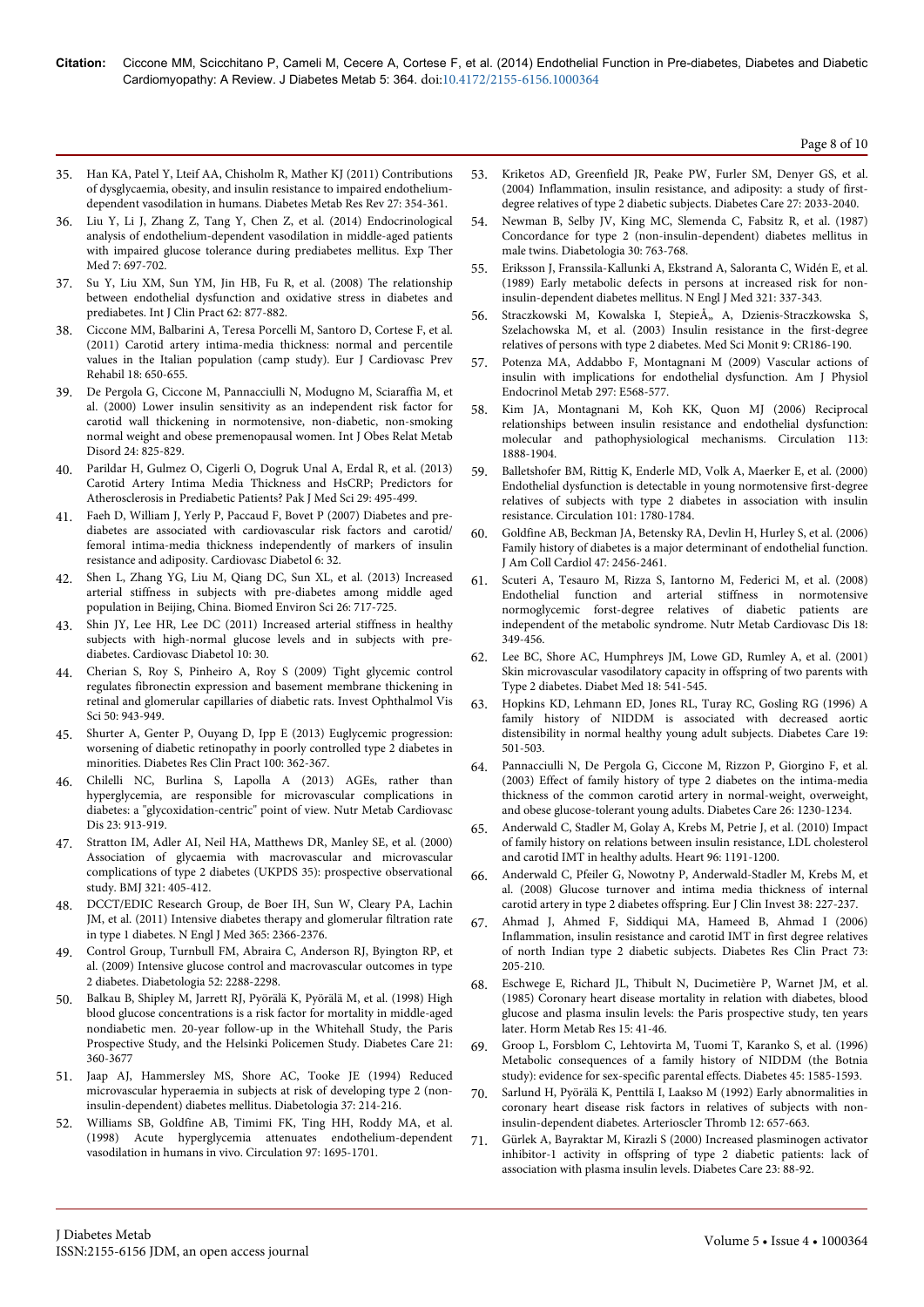Page 9 of 10

- 72. [Allcock DM, Sowers JR \(2010\) Best strategies for hypertension](http://www.ncbi.nlm.nih.gov/pubmed/20425573) [management in type 2 diabetes and obesity. Curr Diab Rep 10: 139-144.](http://www.ncbi.nlm.nih.gov/pubmed/20425573)
- 73. [Selvin E, Steffes MW, Zhu H, Matsushita K, Wagenknecht L, et al. \(2010\)](http://www.ncbi.nlm.nih.gov/pubmed/20200384) [Glycated hemoglobin, diabetes, and cardiovascular risk in nondiabetic](http://www.ncbi.nlm.nih.gov/pubmed/20200384) [adults. N Engl J Med 362: 800-811.](http://www.ncbi.nlm.nih.gov/pubmed/20200384)
- 74. [Rubler S, Dlugash J, Yuceoglu YZ, Kumral T, Branwood AW, et al.](http://www.ncbi.nlm.nih.gov/pubmed/4263660) [\(1972\) New type of cardiomyopathy associated with diabetic](http://www.ncbi.nlm.nih.gov/pubmed/4263660) [glomerulosclerosis. Am J Cardiol 30: 595-602.](http://www.ncbi.nlm.nih.gov/pubmed/4263660)
- 75. [Aneja A, Tang WH, Bansilal S, Garcia MJ, Farkouh ME \(2008\) Diabetic](http://www.ncbi.nlm.nih.gov/pubmed/18724960) [cardiomyopathy: insights into pathogenesis, diagnostic challenges, and](http://www.ncbi.nlm.nih.gov/pubmed/18724960) [therapeutic options. Am J Med 121: 748-757.](http://www.ncbi.nlm.nih.gov/pubmed/18724960)
- 76. [Calle MC, Fernandez ML \(2012\) Inflammation and type 2 diabetes.](http://www.ncbi.nlm.nih.gov/pubmed/22252015) [Diabetes Metab 38: 183-191.](http://www.ncbi.nlm.nih.gov/pubmed/22252015)
- 77. [Miranville A, Herling AW, Biemer-Daub G, Voss MD \(2012\) Differential](http://www.ncbi.nlm.nih.gov/pubmed/22399237) [adipose tissue inflammatory state in obese nondiabetic Zucker fatty rats](http://www.ncbi.nlm.nih.gov/pubmed/22399237) [compared to obese diabetic zucker diabetic fatty rats. Horm Metab Res](http://www.ncbi.nlm.nih.gov/pubmed/22399237) [44: 273-278.](http://www.ncbi.nlm.nih.gov/pubmed/22399237)
- 78. [Pulakat L, DeMarco VG, Ardhanari S, Chockalingam A, Gul R, et al.](http://www.ncbi.nlm.nih.gov/pubmed/21813874) [\(2011\) Adaptive mechanisms to compensate for overnutrition-induced](http://www.ncbi.nlm.nih.gov/pubmed/21813874) [cardiovascular abnormalities. Am J Physiol Regul Integr Comp Physiol](http://www.ncbi.nlm.nih.gov/pubmed/21813874) [301: R885-895.](http://www.ncbi.nlm.nih.gov/pubmed/21813874)
- 79. [Iliadis F, Kadoglou N, Didangelos T \(2011\) Insulin and the heart.](http://www.ncbi.nlm.nih.gov/pubmed/21864757) [Diabetes Res Clin Pract 93 Suppl 1: S86-91.](http://www.ncbi.nlm.nih.gov/pubmed/21864757)
- 80. [Hitomi H, Mehta PK, Taniyama Y, Lassègue B, Seidel-Rogol B, et al.](http://www.ncbi.nlm.nih.gov/pubmed/21900690) [\(2011\) Vascular smooth muscle insulin resistance, but not hypertrophic](http://www.ncbi.nlm.nih.gov/pubmed/21900690) [signaling, is independent of angiotensin II-induced IRS-1](http://www.ncbi.nlm.nih.gov/pubmed/21900690) [phosphorylation by JNK. Am J Physiol Cell Physiol 301: C1415-1422.](http://www.ncbi.nlm.nih.gov/pubmed/21900690)
- 81. [Yang J, Park Y, Zhang H, Xu X, Laine GA, et al. \(2009\) Feed-forward](http://www.ncbi.nlm.nih.gov/pubmed/19363130) [signaling of TNF-alpha and NF-kappaB via IKK-beta pathway](http://www.ncbi.nlm.nih.gov/pubmed/19363130) [contributes to insulin resistance and coronary arteriolar dysfunction in](http://www.ncbi.nlm.nih.gov/pubmed/19363130) [type 2 diabetic mice. Am J Physiol Heart Circ Physiol 296: H1850-1858.](http://www.ncbi.nlm.nih.gov/pubmed/19363130)
- 82. [Aroor AR, Mandavia CH, Sowers JR \(2012\) Insulin resistance and heart](http://www.ncbi.nlm.nih.gov/pubmed/22999243) [failure: molecular mechanisms. Heart Fail Clin 8: 609-617.](http://www.ncbi.nlm.nih.gov/pubmed/22999243)
- 83. [Zhang X, Chen C \(2012\) A new insight of mechanisms, diagnosis and](http://www.ncbi.nlm.nih.gov/pubmed/22322947) [treatment of diabetic cardiomyopathy. Endocrine 41: 398-409.](http://www.ncbi.nlm.nih.gov/pubmed/22322947)
- 84. [Aksakal E, Akaras N, Kurt M, Tanboga IH, Halici Z, et al. \(2011\) The role](http://www.ncbi.nlm.nih.gov/pubmed/22195355) [of oxidative stress in diabetic cardiomyopathy: an experimental study.](http://www.ncbi.nlm.nih.gov/pubmed/22195355) [Eur Rev Med Pharmacol Sci 15: 1241-1246.](http://www.ncbi.nlm.nih.gov/pubmed/22195355)
- 85. [Watanabe K, Thandavarayan RA, Harima M, Sari FR, Gurusamy N, et al.](http://www.ncbi.nlm.nih.gov/pubmed/22043204) [\(2010\) Role of differential signaling pathways and oxidative stress in](http://www.ncbi.nlm.nih.gov/pubmed/22043204) [diabetic cardiomyopathy. Curr Cardiol Rev 6: 280-290.](http://www.ncbi.nlm.nih.gov/pubmed/22043204)
- 86. [Maisch B, Alter P, Pankuweit S \(2011\) Diabetic cardiomyopathy--fact or](http://www.ncbi.nlm.nih.gov/pubmed/21424347) [fiction? Herz 36: 102-115.](http://www.ncbi.nlm.nih.gov/pubmed/21424347)
- 87. [Mandavia CH, Pulakat L, DeMarco V, Sowers JR \(2012\) Over-nutrition](http://www.ncbi.nlm.nih.gov/pubmed/22465089) [and metabolic cardiomyopathy. Metabolism 61: 1205-1210.](http://www.ncbi.nlm.nih.gov/pubmed/22465089)
- 88. [D'Souza A, Howarth FC, Yanni J, Dobryznski H, Boyett MR, et al. \(2011\)](http://www.ncbi.nlm.nih.gov/pubmed/21622965) [Left ventricle structural remodelling in the prediabetic Goto-Kakizaki rat.](http://www.ncbi.nlm.nih.gov/pubmed/21622965) [Exp Physiol 96: 875-888.](http://www.ncbi.nlm.nih.gov/pubmed/21622965)
- 89. [Hayden MR, Tyagi SC \(2003\) Myocardial redox stress and remodeling in](http://www.ncbi.nlm.nih.gov/pubmed/12883468) [metabolic syndrome, type 2 diabetes mellitus, and congestive heart](http://www.ncbi.nlm.nih.gov/pubmed/12883468) [failure. Med Sci Monit 9: SR35-52.](http://www.ncbi.nlm.nih.gov/pubmed/12883468)
- 90. [Booz GW, Baker KM \(1995\) Molecular signalling mechanisms](http://www.ncbi.nlm.nih.gov/pubmed/8575002) [controlling growth and function of cardiac fibroblasts. Cardiovasc Res](http://www.ncbi.nlm.nih.gov/pubmed/8575002) [30: 537-543.](http://www.ncbi.nlm.nih.gov/pubmed/8575002)
- 91. [Rude MK, Duhaney TA, Kuster GM, Judge S, Heo J, et al. \(2005\)](http://www.ncbi.nlm.nih.gov/pubmed/16043662) [Aldosterone stimulates matrix metalloproteinases and reactive oxygen](http://www.ncbi.nlm.nih.gov/pubmed/16043662) [species in adult rat ventricular cardiomyocytes. Hypertension 46:](http://www.ncbi.nlm.nih.gov/pubmed/16043662) [555-561.](http://www.ncbi.nlm.nih.gov/pubmed/16043662)
- 92. [Schreier B, Rabe S, Schneider B, Ruhs S, Grossmann C, et al. \(2011\)](http://www.ncbi.nlm.nih.gov/pubmed/21346767) [Aldosterone/NaCl-induced renal and cardiac fibrosis is modulated by](http://www.ncbi.nlm.nih.gov/pubmed/21346767) [TGF-β responsiveness of T cells. Hypertens Res 34: 623-629.](http://www.ncbi.nlm.nih.gov/pubmed/21346767)
- 93. [De Marco M, de Simone G, Roman MJ, Chinali M, Lee ET, et al. \(2011\)](http://www.ncbi.nlm.nih.gov/pubmed/21873564) [Cardiac geometry and function in diabetic or prediabetic adolescents and](http://www.ncbi.nlm.nih.gov/pubmed/21873564) [young adults: the Strong Heart Study. Diabetes Care 34: 2300-2305.](http://www.ncbi.nlm.nih.gov/pubmed/21873564)
- 94. [Velagaleti RS, Gona P, Chuang ML, Salton CJ, Fox CS, et al. \(2010\)](http://www.ncbi.nlm.nih.gov/pubmed/20208015) [Relations of insulin resistance and glycemic abnormalities to](http://www.ncbi.nlm.nih.gov/pubmed/20208015) [cardiovascular magnetic resonance measures of cardiac structure and](http://www.ncbi.nlm.nih.gov/pubmed/20208015) [function: the Framingham Heart Study. Circ Cardiovasc Imaging 3:](http://www.ncbi.nlm.nih.gov/pubmed/20208015) [257-263.](http://www.ncbi.nlm.nih.gov/pubmed/20208015)
- 95. [Lee S, Cowan PA, Wetzel GT, Velasquez-Mieyer P \(2011\) Prediabetes](http://www.ncbi.nlm.nih.gov/pubmed/21930028) [and blood pressure effects on heart rate variability, QT-interval duration,](http://www.ncbi.nlm.nih.gov/pubmed/21930028) [and left ventricular hypertrophy in overweight-obese adolescents. J](http://www.ncbi.nlm.nih.gov/pubmed/21930028) [Pediatr Nurs 26: 416-427.](http://www.ncbi.nlm.nih.gov/pubmed/21930028)
- 96. [Boudina S, Sena S, Theobald H, Sheng X, Wright JJ, et al. \(2007\)](http://www.ncbi.nlm.nih.gov/pubmed/17623815) [Mitochondrial energetics in the heart in obesity-related diabetes: direct](http://www.ncbi.nlm.nih.gov/pubmed/17623815) [evidence for increased uncoupled respiration and activation of](http://www.ncbi.nlm.nih.gov/pubmed/17623815) [uncoupling proteins. Diabetes 56: 2457-2466.](http://www.ncbi.nlm.nih.gov/pubmed/17623815)
- 97. [Jellis C, Wright J, Kennedy D, Sacre J, Jenkins C, et al. \(2011\) Association](http://www.ncbi.nlm.nih.gov/pubmed/21946703) [of imaging markers of myocardial fibrosis with metabolic and functional](http://www.ncbi.nlm.nih.gov/pubmed/21946703) [disturbances in early diabetic cardiomyopathy. Circ Cardiovasc Imaging](http://www.ncbi.nlm.nih.gov/pubmed/21946703) [4: 693-702.](http://www.ncbi.nlm.nih.gov/pubmed/21946703)
- 98. [O'Donnell DH, Abbara S, Chaithiraphan V, Yared K, Killeen RP, et al.](http://www.ncbi.nlm.nih.gov/pubmed/22282181) [\(2012\) Cardiac MR imaging of nonischemic cardiomyopathies: imaging](http://www.ncbi.nlm.nih.gov/pubmed/22282181) [protocols and spectra of appearances. Radiology 262: 403-422.](http://www.ncbi.nlm.nih.gov/pubmed/22282181)
- 99. [Picano E, Pelosi G, Marzilli M, Lattanzi F, Benassi A, et al. \(1990\) In vivo](http://www.ncbi.nlm.nih.gov/pubmed/2404628) [quantitative ultrasonic evaluation of myocardial fibrosis in humans.](http://www.ncbi.nlm.nih.gov/pubmed/2404628) [Circulation 81: 58-64.](http://www.ncbi.nlm.nih.gov/pubmed/2404628)
- 100. [Pérez JE, McGill JB, Santiago JV, Schechtman KB, Waggoner AD, et al.](http://www.ncbi.nlm.nih.gov/pubmed/1564214) [\(1992\) Abnormal myocardial acoustic properties in diabetic patients and](http://www.ncbi.nlm.nih.gov/pubmed/1564214) [their correlation with the severity of disease. J Am Coll Cardiol 19:](http://www.ncbi.nlm.nih.gov/pubmed/1564214) [1154-1162.](http://www.ncbi.nlm.nih.gov/pubmed/1564214)
- 101. [Di Bello V, Talarico L, Picano E, Di Muro C, Landini L, et al. \(1995\)](http://www.ncbi.nlm.nih.gov/pubmed/7722141) [Increased echodensity of myocardial wall in the diabetic heart: an](http://www.ncbi.nlm.nih.gov/pubmed/7722141) [ultrasound tissue characterization study. J Am Coll Cardiol 25:](http://www.ncbi.nlm.nih.gov/pubmed/7722141) [1408-1415.](http://www.ncbi.nlm.nih.gov/pubmed/7722141)
- 102. [Kwong RY, Sattar H, Wu H, Vorobiof G, Gandla V, et al. \(2008\)](http://www.ncbi.nlm.nih.gov/pmc/articles/PMC2743310/) [Incidence and prognostic implication of unrecognized myocardial scar](http://www.ncbi.nlm.nih.gov/pmc/articles/PMC2743310/) [characterized by cardiac magnetic resonance in diabetic patients without](http://www.ncbi.nlm.nih.gov/pmc/articles/PMC2743310/) [clinical evidence of myocardial infarction. Circulation 118: 1011-1020.](http://www.ncbi.nlm.nih.gov/pmc/articles/PMC2743310/)
- 103. [Schannwell CM, Schneppenheim M, Perings S, Plehn G, Strauer BE](http://www.ncbi.nlm.nih.gov/pubmed/12373045) [\(2002\) Left ventricular diastolic dysfunction as an early manifestation of](http://www.ncbi.nlm.nih.gov/pubmed/12373045) [diabetic cardiomyopathy. Cardiology 98: 33-39.](http://www.ncbi.nlm.nih.gov/pubmed/12373045)
- 104. [Ha JW, Lee HC, Kang ES, Ahn CM, Kim JM, et al. \(2007\) Abnormal left](http://www.ncbi.nlm.nih.gov/pubmed/17449503) [ventricular longitudinal functional reserve in patients with diabetes](http://www.ncbi.nlm.nih.gov/pubmed/17449503) [mellitus: implication for detecting subclinical myocardial dysfunction](http://www.ncbi.nlm.nih.gov/pubmed/17449503) [using exercise tissue Doppler echocardiograpjhy. Heart 93: 1571-1576.](http://www.ncbi.nlm.nih.gov/pubmed/17449503)
- 105. [Kosmala W, Kucharski W, Przewlocka-Kosmala M, Mazurek W \(2004\)](http://www.ncbi.nlm.nih.gov/pubmed/15276118) [Comparison of left ventricular function by tissue Doppler imaging in](http://www.ncbi.nlm.nih.gov/pubmed/15276118) [patients with diabetes mellitus without systemic hypertension versus](http://www.ncbi.nlm.nih.gov/pubmed/15276118) [diabetes mellitus with systemic hypertension. Am J Cardiol 94: 395-399.](http://www.ncbi.nlm.nih.gov/pubmed/15276118)
- 106. [Di Bonito P, Moio N, Cavuto L, Covino G, Murena E, et al. \(2005\) Early](http://www.ncbi.nlm.nih.gov/pubmed/16401318) [detection of diabetic cardiomyopathy: usefulness of tissue Doppler](http://www.ncbi.nlm.nih.gov/pubmed/16401318) [imaging. Diabet Med 22: 1720-1725.](http://www.ncbi.nlm.nih.gov/pubmed/16401318)
- 107. [Devereux RB, Roman MJ, Paranicas M, O'Grady MJ, Lee ET, et al. \(2000\)](http://www.ncbi.nlm.nih.gov/pubmed/10811594) [Impact of diabetes on cardiac structure and function: the strong heart](http://www.ncbi.nlm.nih.gov/pubmed/10811594) [study. Circulation 101: 2271-2276.](http://www.ncbi.nlm.nih.gov/pubmed/10811594)
- 108. [Bella JN, Devereux RB, Roman MJ, Palmieri V, Liu JE, et al. \(2001\)](http://www.ncbi.nlm.nih.gov/pubmed/11377351) [Separate and joint effects of systemic hypertension and diabetes mellitus](http://www.ncbi.nlm.nih.gov/pubmed/11377351) [on left ventricular structure and function in American Indians \(the](http://www.ncbi.nlm.nih.gov/pubmed/11377351) [Strong Heart Study\). Am J Cardiol 87: 1260-1265.](http://www.ncbi.nlm.nih.gov/pubmed/11377351)
- 109. [Heckbert SR, Post W, Pearson GD, Arnett DK, Gomes AS, et al. \(2006\)](http://www.ncbi.nlm.nih.gov/pubmed/17161261) [Traditional cardiovascular risk factors in relation to left ventricular mass,](http://www.ncbi.nlm.nih.gov/pubmed/17161261) [volume, and systolic function by cardiac magnetic resonance imaging:](http://www.ncbi.nlm.nih.gov/pubmed/17161261) [the Multiethnic Study of Atherosclerosis. J Am Coll Cardiol 48:](http://www.ncbi.nlm.nih.gov/pubmed/17161261) [2285-2292.](http://www.ncbi.nlm.nih.gov/pubmed/17161261)
- 110. [Andersen NH, Poulsen SH, Eiskjaer H, Poulsen PL, Mogensen CE \(2003\)](http://www.ncbi.nlm.nih.gov/pubmed/12639218) [Decreased left ventricular longitudinal contraction in normotensive and](http://www.ncbi.nlm.nih.gov/pubmed/12639218) [normoalbuminuric patients with type II diabetes mellitus: a Doppler](http://www.ncbi.nlm.nih.gov/pubmed/12639218) [tissue tracking and strain rate echocardiography study. Clin Sci \(Lond\)](http://www.ncbi.nlm.nih.gov/pubmed/12639218) [105: 59-66.](http://www.ncbi.nlm.nih.gov/pubmed/12639218)